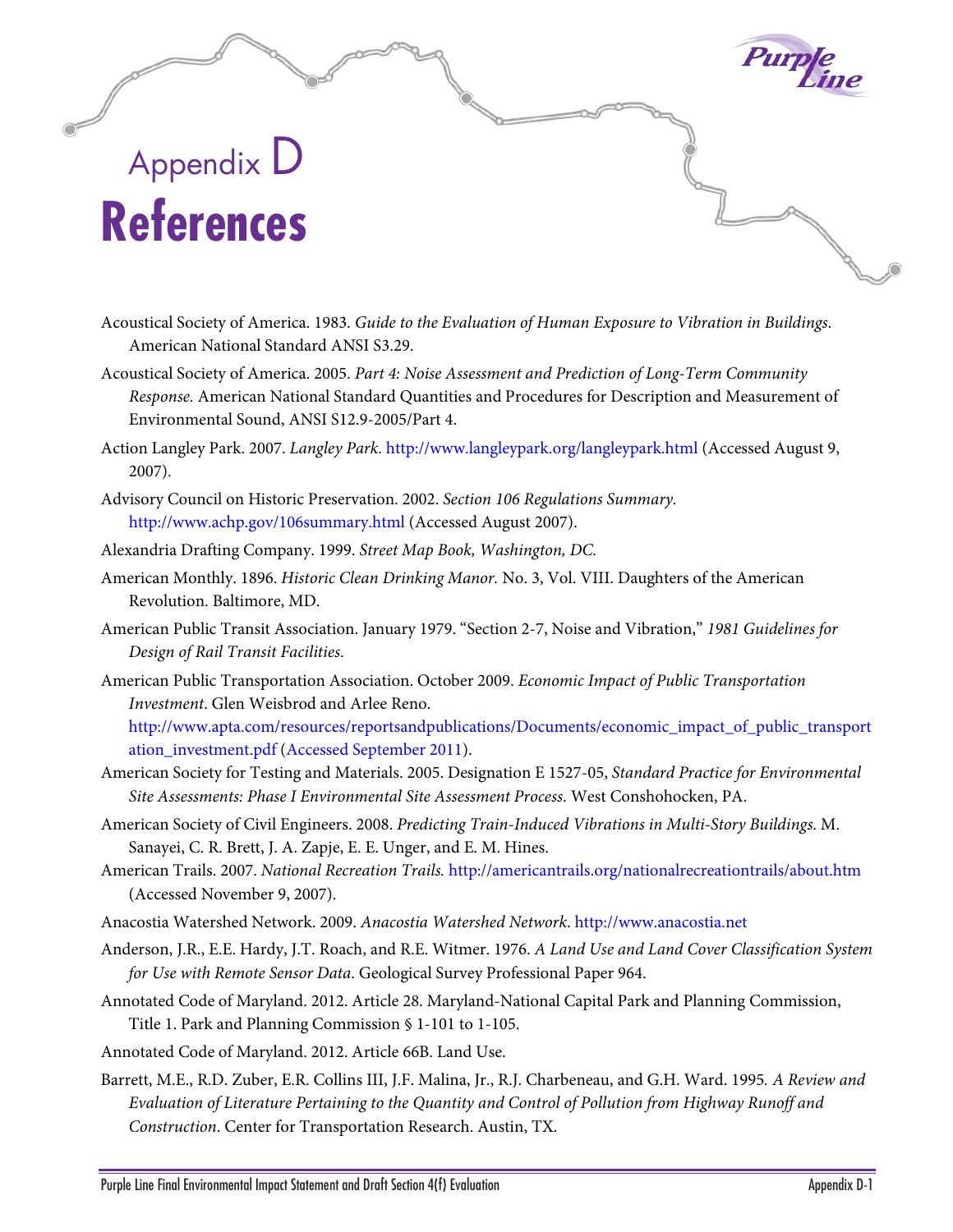- Berendt, R.D., E.L.R. Corliss, and M.S. Ojalvo. 1976. *Quieting: A Practical Guide to Noise Control.* U.S. National Bureau of Standards Handbook 119.
- Bethesda Urban Partnership, Inc. 2007. *Bethesda Circulator.*  http://www.bethesda.org/parking/circulatorinfo.htm (Accessed February 28, 2007).
- Bethesda Urban Partnership, Inc. 2007. *Circulator (hours of operation and contact information).*  http://www.bethesda.org/mediacenter/media\_trolley.htm (Accessed July 2, 2007).
- Bethesda Urban Partnership, Inc. 2007. *Circulator (map).*  http://www.bethesda.org/parking/Trolley/circulatormap.htm (Accessed July 2, 2007).
- Bethesda Urban Partnership, Inc. 2007. *Downtown Bethesda.* http://www.bethesda.org/bethesda/bethesda.htm (Accessed Feb. 26, 2007).
- Bikewashington.org. 2007. *The Visitor's Biking Guide to Washington DC*. http://www.bikewashington.org/ visitor.htm (Accessed December 4, 2007).
- Bikewashington.org. 2008. *Anacostia Tributary Trail.* <http://bikewashington.org/trails/branches/overview> (Accessed March 31, 2008).
- Bonfiglio, A. and J. H. Cresson. 1982. "Geomorphology and Pinelands Prehistory: A Model into Early Aboriginal Land Use." In: *History, Culture, and Archaeology of the Pine Barrens: Essay from the Third Pine Barrens Conference***,** edited by John W. Sinton. Stockton State College Center for Environmental Research. Pomona, NJ.
- Boyd, T.H.S. 1880. *The History of Montgomery County, Maryland, From Its Earliest Settlement in 1650 to 1879.*  William Boyd, Printer. Baltimore, MD.
- Brush, Grace Somers, Cecilia Lenk, and Joanne Smith. 1976. *A Vegetation Map of Maryland: The Existing Natural Forests.* Johns Hopkins University, Baltimore, MD.
- Buckler, D.R., and G.E. Granato. 1999. *Assessing Biological Effects from Highway-runoff Constituents.* U.S. Geological Survey Open File Report 99-240. Northborough, Mass.
- Bureau of Economic Analysis. Regional Input-Output Modeling System (RIMS II). [http://www.bea.gov/regional/rims/index.cfm \(Accessed October 2011\)](http://www.bea.gov/regional/rims/index.cfm%20(Accessed%20October%202011).
- Bureau of Labor Statistics. February 2013. *Regional and State Unemployment 2010-2012 Annual Averages*. <http://www.bls.gov/news.release/pdf/srgune.pdf> Accessed February 2013.
- California Department of Transportation. 1983. *Energy and Transportation Systems.*
- California Environmental Protection Agency Air Resources Board. *LEV II Amendments to California's Low Emission Vehicle Regulations.* http://www.arb.ca.gov/msprog/levprog/levii/factsht.htm (Accessed June 20, 2012).
- Callahan, E. 1979. The Basics of Biface Knapping in the Eastern Fluted Point Tradition. *Archaeology of Eastern North America* 7:1-180.
- Center for Watershed Protection. March 2003. *Impacts of Impervious Cover in Aquatic Systems, Watershed Protection Research Monograph No. 1*.
- Chappelle, Suzanne Ellery Greene, Jean H. Baker, Dean R. Esslinger, Whitman H. Ridgway, Jean B. Russo, Constance B. Schulz, and Gregory A. Stiverson. 1986. *Maryland: A History of Its People*. The Johns Hopkins Press. Baltimore, MD.
- Chesapeake Bay Program. 2007. *Chesapeake Bay Program. America's Premier Watershed Restoration Partnership.* <http://www.chesapeakebay.net/> (Accessed 2007).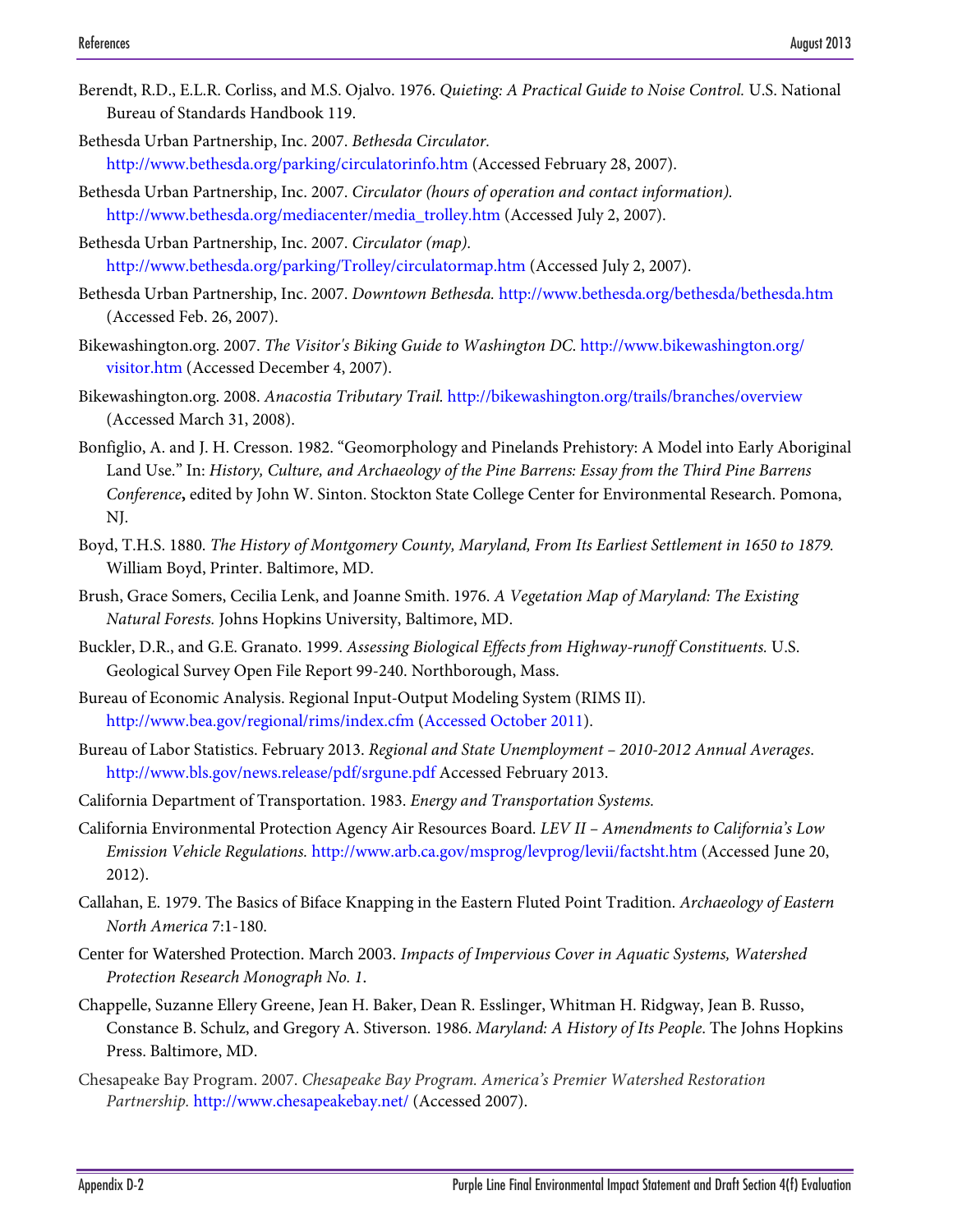- Chevy Chase, Maryland, Town of. 2005. *About the Town*.<http://www.townofchevychase.org/c/104b> (Accessed September 20, 2007).
- Chevy Chase, Maryland, Town of. 2005. *The Town of Chevy Chase.* <http://townofchevychase.org/> (Accessed February 26, 2007).
- Chevy Chase Village. 2008. *History Part 10, Chevy Chase A Bold Idea, A Comprehensive Plan.*  http://www.ccvillage.org/layout.cfm?cat=30&subcat=32&cc=2 (Accessed October 31, 2007).
- Chinni, Dante. September 18, 2002. "Smartest city: PhDs, planning, and pet bakeries," *The Christian Science Monitor*. http://www.csmonitor.com/2002/0918/p01s05-ussc.html (Accessed February 28, 2007).
- City of College Park, Maryland. 2008. *City of College Park, Rooted In the Past-Planning for the Futur.,*  http://www.collegeparkmd.gov/History.htm (Accessed October 31, 2007).
- City of Hyattsville, Maryland. 2008. *History of Hyattsville*.<http://www.hyattsville.org/index.html> (Accessed October 31, 2007).
- City of New Carrollton, Maryland. 2008. *The History of New Carrollton*. http://www.newcarrollton.md.us/ index.asp?Type=B\_BASIC&SEC={001B44D9-61E5-40D9-89BA-30FB0644234E} (Accessed November 1, 2007).
- City of Takoma Park, Maryland. 2008. *Historic Preservation, Housing and Community Development*. http://www.takomaparkmd.gov/hcd/historicpres.html (Accessed October 30, 2007).

Code of Maryland Regulations. Article 28.

- Code of Maryland Regulations. Article 66B.
- Colin G. Gordon. September 1999. *Generic Vibration Criteria for Vibration-Sensitive Equipment*.
- Columbia Country Club. *A Brief Club History.* http://www.columbiacc.org/default.aspx?p= DynamicModule&pageid=232168&ssid=83542&vnf=1&ns=true (Accessed April 15, 2008).
- Congress of the United States. December 1977. *Urban Transportation and Energy: The Potential Savings of Different Modes.* Congressional Budget Office.
- Council on Environmental Quality. December 10, 1997. *Environmental Justice Guidance Under the National Environmental Policy Act.* Executive Office of the President. http://www.nepa.gov/nepa/regs/Environmental Justice/justice.pdf
- Custer, J. F. 1983. *A Management Plan for the Archaeological Resources of the Upper Delmarva Region of Maryland*. Maryland Historical Trust Manuscript Series No. 31. Maryland Historical Trust. Crownsville, MD.
- Custer, J. F. 1984. *Delaware Prehistoric Archeology, An Ecological Approach.* Associated University Presses, Inc. Cranbury, NJ.
- Custer, J. F. 1986. *A Management Plan for Delaware's Prehistoric Cultural Resources.* University of Delaware Center for Archaeological Research, Monograph 2. Newark, DE.
- Custer, J. F. 1989. *Prehistoric Cultures of the Delmarva Peninsula: An Archaeological Study.* Associated University Presses, Inc. Cranbury, NJ.
- Custer, J. F. 1994. *Stability, Storage, and Cultural Change in Prehistoric Delaware: The Woodland I Period (3000 B.C.- A.D. 1000)*. Prepared for the Delaware State Historic Preservation Office, Division of Historic and Cultural Affairs. Dover, DE.
- Custer, J. F. 1996. *Prehistoric Cultures of Eastern Pennsylvania.* Pennsylvania Historical and Museum Commission, Anthropological Series No. 7. Harrisburg, PA.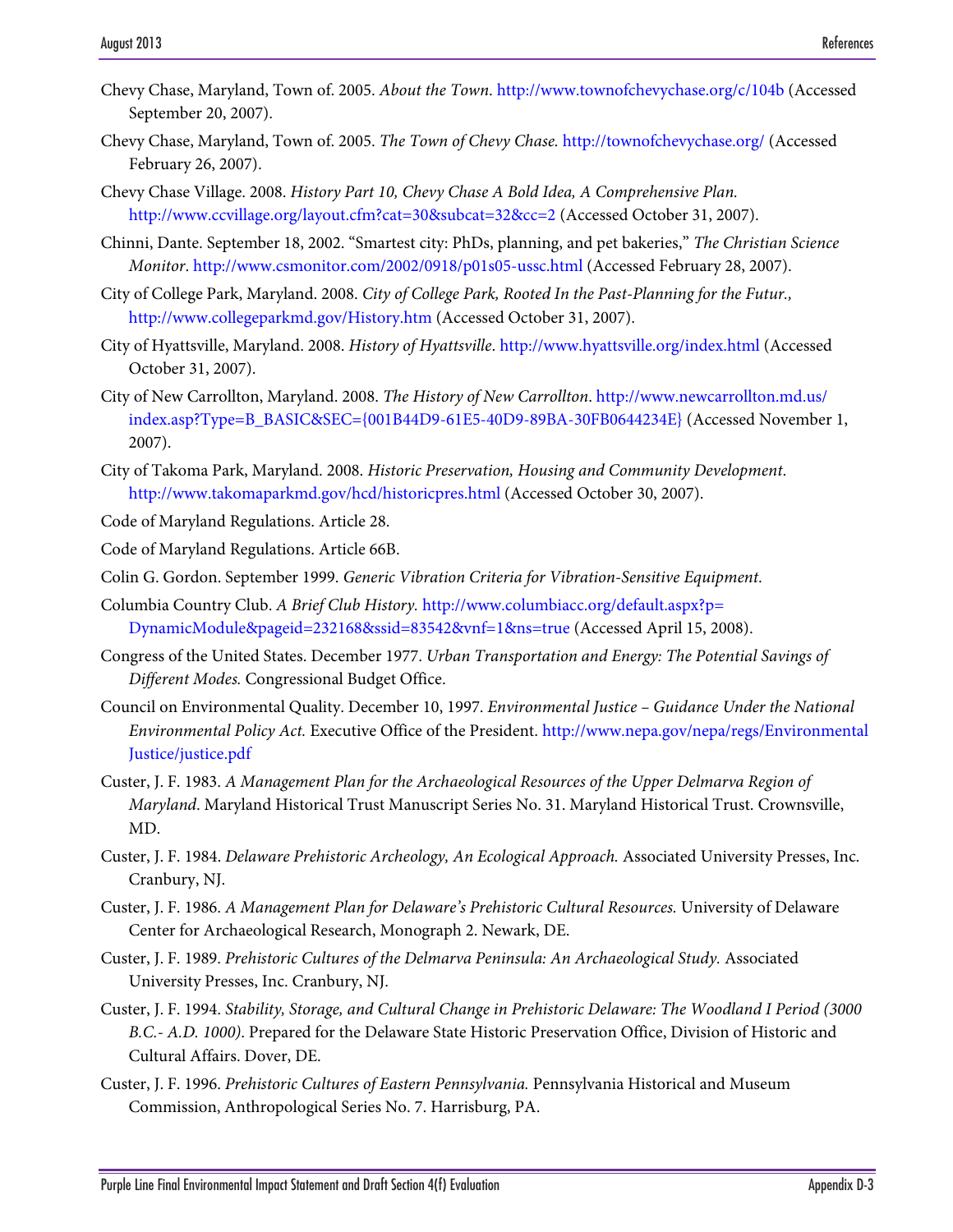- Custer, J. F. and B. H. Silber. 1994. *Final Archaeological Investigations at the Snapp Prehistoric Site* (7NC-G-101), State Route 1 Corridor, Chesapeake and Delaware Canal Section, New Castle County, Delaware. Delaware Department of Transportation Archaeology Series No. 122. Dover, DE.
- Davidson, T. E. *A Cultural Resource Management Plan for the Lower Delmarva Region of Maryland*. Maryland Historical Trust Manuscript Series No. 2. Maryland Historical Trust. Crownsville, MD.

Defense Base Closure and Realignment Act of 1990 (P.L. 101-510), as amended

Dent, Jr., R. J. 1995. *Chesapeake Prehistory: Old Traditions, New Directions*. Plenum Press. New York, NY.

- Department of the Navy. 2008. *Final Environmental Impact Statement for Activities to Implement 2005 Base Realignment and Closure Actions at National Naval Medical Center Bethesda, Maryland.*
- District of Columbia Department of Employment Services. 2009. *Top 200 Major Employers in the District of Columbia: 2009 Directory.* http://does.dc.gov/does/frames.asp?doc=/does/lib/does/Top200.pdf (Accessed January 2012).
- District of Columbia Department of Employment Services. July 2011. *Washington Metropolitan Statistical Area Employment Projections by Industry and Occupation, 2008-2018.* <http://does.dc.gov/does/cwp/view,a,1233,q,538030.asp>(Accessed January 2012).
- Dovetail Cultural Resource Group. 2012. *Phase IB Archeological Survey of Light Rail Alignment Areas Associated*  with the Purple Line Project, Montgomery and Prince George's Counties, Maryland. Proper, Earl, Danae Peckler, Heather Dollins, Sally Stephens, Kerry Gonzalez, and John Stitler. Fredericksburg, Virginia.
- District Department of the Environment. 2012. *Total Maximum Daily Load Program- An Important Step Toward Restoring the Anacostia and Other Impaired Waters in the District*[. http://ddoe.dc.gov/service/water](http://ddoe.dc.gov/service/water-quality-success-story-tmdl-program)[quality-success-story-tmdl-program](http://ddoe.dc.gov/service/water-quality-success-story-tmdl-program) (Accessed July 2012).
- Downtown Bethesda.com. 2007. *Community map.* http://www.downtownbethesda.com/guide/community.php (Accessed February 28, 2007).
- Dun and Bradstreet, Inc. *Selectory Commercial Business Database*[. http://www.dnb.com/ \(](http://www.dnb.com/)Accessed March 2011).
- East Silver Spring Master Plan Website. 2000. http://www.mcmncppc.org/community/plan\_areas/silver\_spring\_ takoma\_park/master\_plans/ess2/ess2\_toc.shtm (Accessed October 30, 2007).
- Ebright, C. A. "Early Native American Prehistory on the Maryland Western Shore: Archaeological Investigations at the Higgins Site." In *Maryland Department of Transportation State Highway Administration Yearbook of Archaeology* Number 3. C. Hall and M. F. Barse, ed. Baltimore, MD.
- Economic Growth, Resource Protection, and Planning Act. 1992. §5-7A-01, State Finance and Procurement Article of the Annotated Code.
- Ellison, G and Robbins C. 2010. *Second Atlas of the Breeding Bird Atlas of Maryland and the District of Columbia*. The Johns Hopkins Press.

Energy Information Administration. *2003 Commercial Buildings Energy Consumption Survey,* (Released December 2006).

[http://www.eia.gov/emeu/cbecs/cbecs2003/detailed\\_tables\\_2003/detailed\\_tables\\_2003.html \(](http://www.eia.gov/emeu/cbecs/cbecs2003/detailed_tables_2003/detailed_tables_2003.html)Accessed May 2012).

Environmental Data Resources, Inc. 2007. *Certified Sanborn map report: Purple Line.* Southport, CT.

Environmental Data Resources, Inc. 2007. EDR aerial photo decade package: Purple Line. Southport, CT.

Environmental Data Resources, Inc. 2007. EDR Data Map Environmental Atlas: Purple Line. Southport, CT.

Environmental Data Resources, Inc. 2007. EDR historical topographic map report: Purple Line. Southport, CT.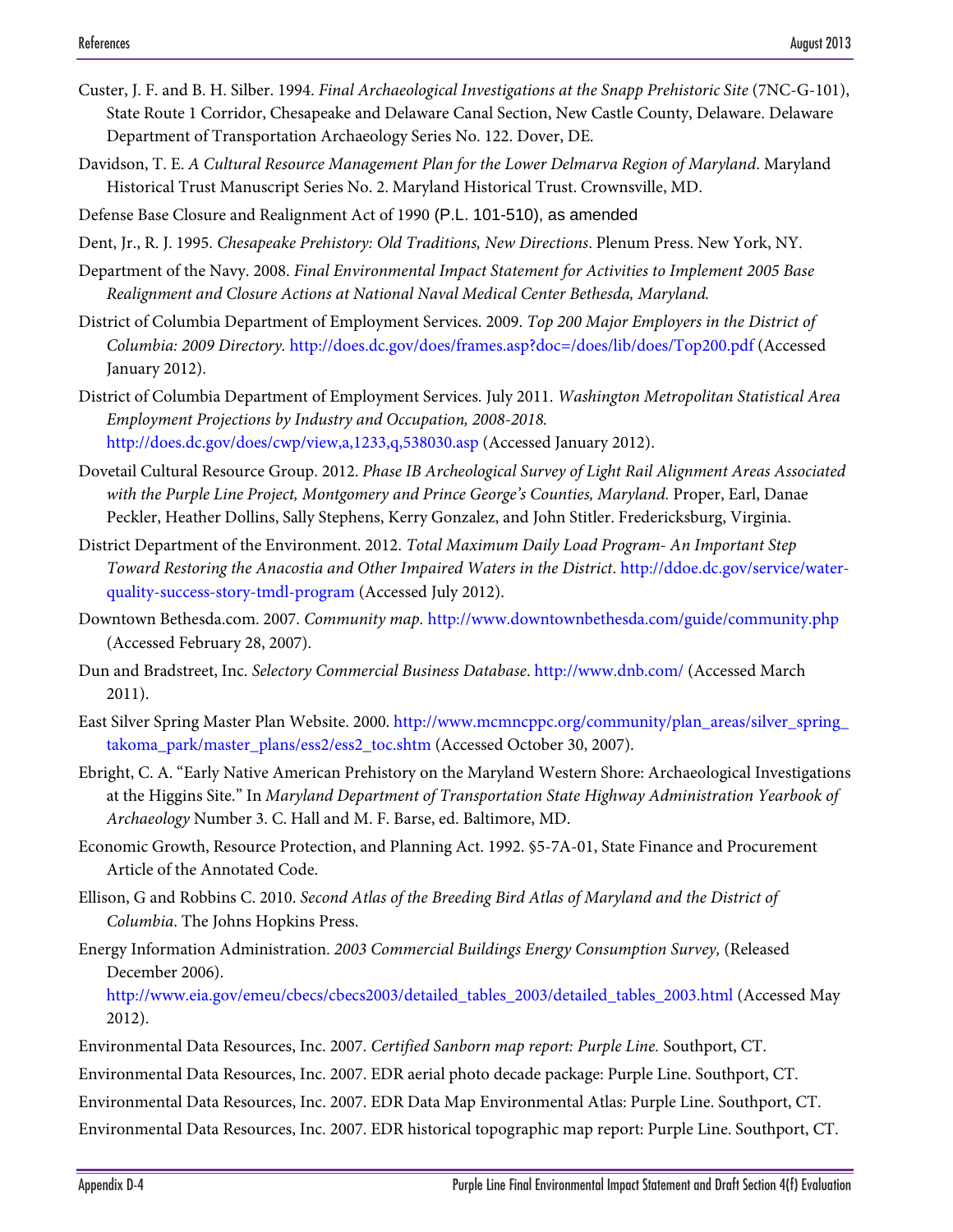- Executive Order No. 12898. February 11, 1994. *Federal Actions to Address Environmental Justice in Minority and Low-Income Populations*. [http://www.epa.gov/compliance/resources/policies/ej/exec\\_order\\_12898.pdf](http://www.epa.gov/compliance/resources/policies/ej/exec_order_12898.pdf)
- Executive Order (EO) No. 13514. 2009. *Federal Leadership in Environmental, Energy and Economic Performance*. http://www.gpo.gov/fdsys/pkg/FR-2009-10-08/pdf/E9-24518.pdf

Federal Emergency Management Agency. *Flood Insurance Rate Map Panel 240049 0175 C.* Washington, DC.

Federal Emergency Management Agency. *Flood Insurance Rate Map Panel 240049 0200 C.* Washington, DC.

Federal Emergency Management Agency. *Flood Insurance Rate Map Panel 245208 0025 C*. Washington, DC.

Federal Emergency Management Agency. *Flood Insurance Rate Map Panel 245208 0030 D.* Washington, DC.

Federal Highway Administration. 1988. *Visual Impact Assessment for Highway Projects*.

- Federal Highway Administration. 1996. Office of Environment and Planning. *Community Impact Assessment: A Quick Reference for Transportation*. Government Printing Office. Washington, DC.
- Federal Highway Administration. 1998. *Community impact mitigation case studies*. Government Printing Office, Washington, DC.
- Federal Highway Administration. 2005. "Section 4(f) policy paper," *Environmental toolkit*. http://www.environment.fhwa.dot.gov/projdev/4fpolicy.asp (Accessed 2007).
- Federal Highway Administration. 2006. "De Minimis vs. Net Benefit Programmatic (online discussion)." *Re: NEPA*. http://nepa.fhwa.dot.gov/ReNEPA/ReNepa.nsf/discussionDisplay?Open&id=ACC237E781599 E56852570F90057A251&Group=Section%204(f) &tab=DISCUSSION#ACC237E781599 E5685570F90057A251 (Accessed 2007).
- Federal Highway Administration. 2006. *Interim Guidance on Air Toxic Analysis in NEPA Documents*.
- Federal Highway Administration. 2007. "Nationwide Section 4(f) Programmatic Evaluations," *Environmental toolkit*. http://www.environment.fhwa.dot.gov/projdev/4fnspeval.asp (Accessed 2007).
- Federal Highway Administration. 2007. "Section 4(f)," *Environmental toolkit*. http://www.environment.fhwa.dot.gov/projdev/pd5sec4f.asp (Accessed 2007).
- Federal Highway Administration. 2007. "Section 4(f) Evaluation," *Environmental toolkit.*  http://www.environment.fhwa.dot.gov/projdev/4feval.asp (Accessed 2007).
- Federal Highway Administration. 2008. *Ecological: An Ecosystem Approach to Developing Infrastructure Projects – Appendix D: Federal Laws and Requirements*. http://www.environment.fhwa.dot.gov/ecological/ eco\_app\_d.asp (Accessed March 31, 2008).
- Federal Register, Volume 59, Number 32. February 16, 1994. Executive Order 12898, Federal Actions to Address Environmental Justice in Minority Populations and Low-Income Populations.
- Federal Transit Administration. October 2005. *Procedures and Technical Methods for Transit Project Planning*. Chapter 3, "Framework for Alternative Analysis," Page 3. Office of Planning and Environment.
- Federal Transit Administration. May 2006. *Transit Noise and Vibration Impact Assessment*. U.S. Department of Transportation Report No. FTA-VA-90-1003-06*.*
- Federal Transit Administration. August21, 2007. *News Starts Planning and Development.*  http://www.fta.dot.gov/planning/planning\_environment\_5221.htmlMay (Accessed Oct. 29, 2007).
- Federal Transit Administration. 2007. *Safety and Security Management Guidance for Major Capital Projects.*  Circular C 5800.1. http://www.fta.dot.gov/legislation\_law/12349\_6930.html
- Federal Highway Administration. 2009. *Interim Guidance Update on Mobile Source Air Toxic Analysis in NEPA Documents.* (Accessed June 20, 2012).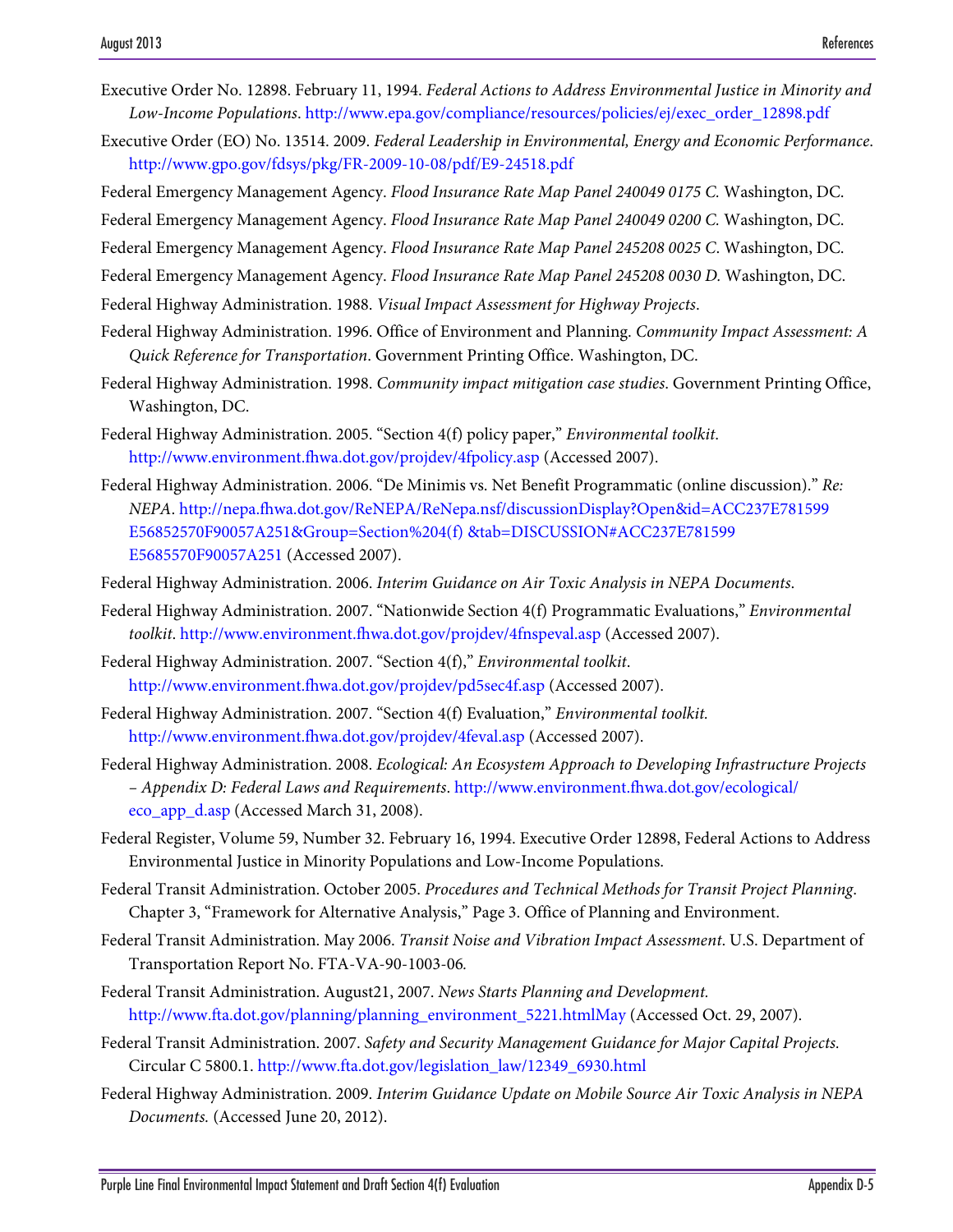- Federal Transit Administration. August 2012. Environmental Justice Policy Guidance for Federal Transit Administration Recipients, Circular 4703.1.
- Federal Highway Administration. 2012. *Integrating Climate Change into the Transportation Planning Process.* http://www.fhwa.dot.gov/environment/climate\_change/adaptation/resources\_and\_publications/integrating \_climate\_change/page05.cfm (Accessed June 20, 2012).
- Federal Highway Administration. *Federal Highway Administration Procedures for Abatement of Highway Traffic Noise, 23 CFR Part 772*, (Last revised July 8, 1982).
- Federal Transit Administration. *Draft Operating and Maintenance Cost Chapter.*  http://www.fta.dot.gov/documents/Draft\_OM\_Costing\_Chapter112706.doc (Accessed September 2007).
- Federal Transit Administration, *National Transit Database Reporting Year Databases for 2005, 2004, 2003, 2002 and 2001.* http://www.ntdprogram.gov/ntdprogram/data.htm (Accessed August, 2007 through February 2008).
- Federal Transit Administration, *Procedures and Technical Methods for Transit Project Planning: Review Draft.*(September 1986 and updates).
- Federal Transit Administration. *Procedures and Technical Methods for Transit Project Planning*. Chapter 9, "Evaluation of the Alternatives." Office of Planning and Environment.
- Federal Highway Administration Resource Center. *Greenhouse Gas Emissions Analysis of Regional Transportation Plans with EPA's MOVES Model.* http://www.epa.gov/ttnchie1/conference/ei19/ session6/houk.pdf (Accessed June 20, 2012).
- Feola, Carolyn. July 6, 2002. "Maryland's International Corridor," *Washington Post.*
- Finegold, L.S., C.S. Harris, and H.E. von Gierke. "Community Annoyance and Sleep Disturbance: Updated Criteria for Assessing the Impacts of General Transportation Noise on People." Noise Control Engineering Journal, Vol. 42(1)*.* January–February 1994.
- Ford, T. L. 1976. *Adena Sites on Chesapeake Bay.* Archeology of Eastern North America 4:63- 89.
- *Forty Most Asked Questions Concerning CEQ's National Environmental Policy Act Regulations,* 46 Fed. Reg. 18026 (1981), Response to Question 2a. http://ceq.hss.doe.gov/nepa/regs/40/1-10.HTM
- Froelich, Albert J. 1975. *Bedrock Map of Montgomery County, Maryland*, Department of the Interior United States Geological Survey, Reston, VA.
- Gardner, W. 1987. "Comparison of Ridge and Valley, Blue Ridge, Piedmont, and Coastal Plain Archaic Period Site Distribution: An Idealized Transect (Preliminary Model)." Journal of Middle Atlantic Archaeology 3:49-80.
- Glaser, John D. 1968. *Coastal Plain Geology of Southern Maryland*, Maryland Geological Survey Guidebook No. 1.
- Gournay, Isabelle, and Mary Corbin Sies. 2005. *Modern Movement in Maryland (MOMOMA) Survey: Phase Two, Final Survey Report.* School of Architecture, Planning, and Preservation, University of Maryland, College Park, MD.
- Greater Silver Spring Chamber of Commerce. *About Greater Silver Spring*. http:/[/www.silverspringchamber.com/silverspring/about\\_silver\\_spring/index.html.](http://www.silverspringchamber.com/‌silverspring/‌about_silver_spring/index.html) (Accessed June 21, 2012).
- Green Car Congress. February 22, 2007. *Maryland Assembly Moving to Adopt California LEV Standards with*  <sup>2</sup> *Limits*. http://www.greencarcongress.com/2007/02/maryland\_assemb.html (Accessed June 20, 2012).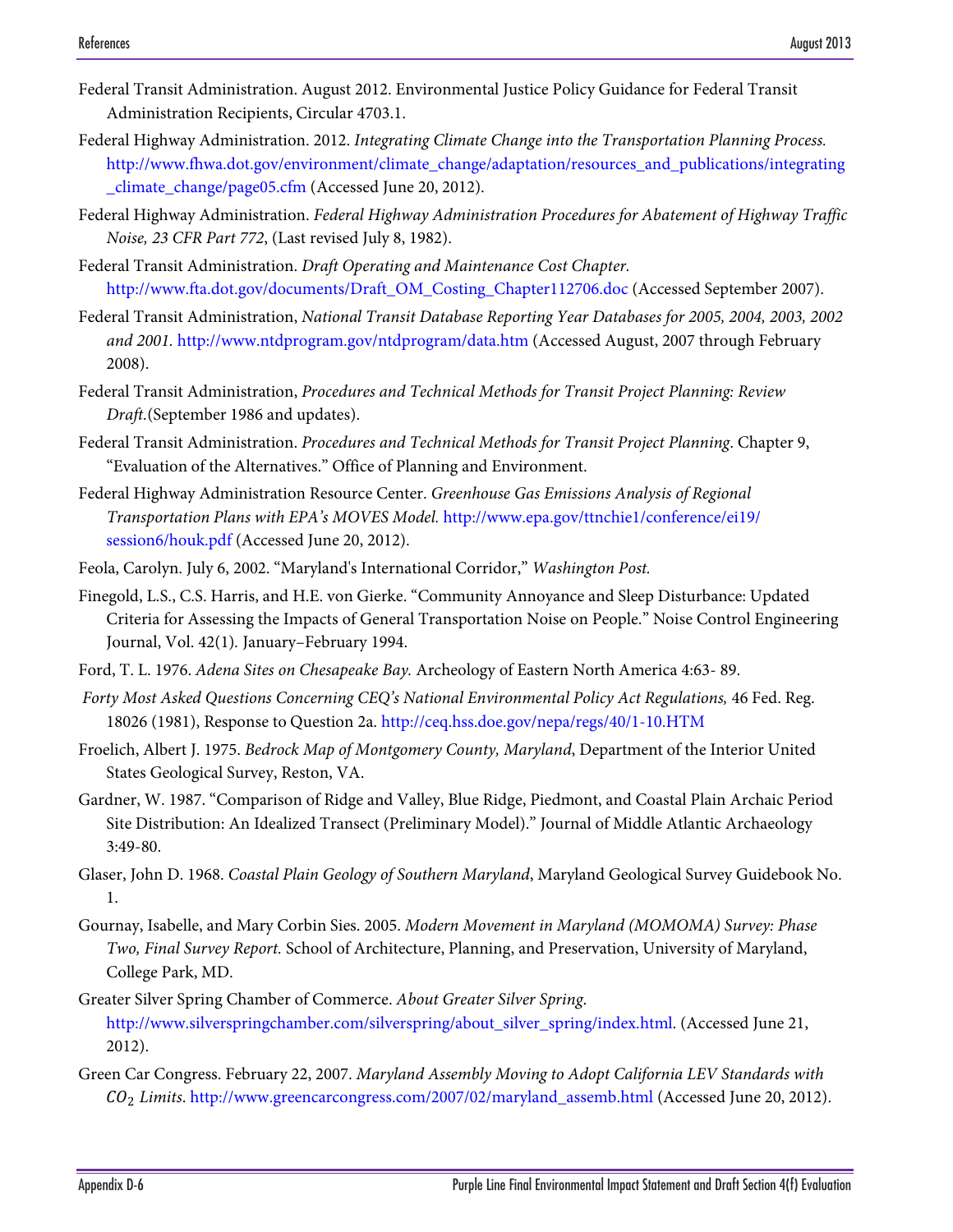- Harvard University. 2002. *Forty Years of Fighting Sprawl: Montgomery County, Maryland, and Growth Control Planning in the Metropolitan Region of Washington, DC*. Joint Center for Housing Studies*.* University of Harvard Internet. [http://www.jchs.harvard.edu/publications/communitydevelopment/W02-](http://www.jchs.harvard.edu/publications/communitydevelopment/W02-6_von_hoffman.pdf) [6\\_von\\_hoffman.pdf](http://www.jchs.harvard.edu/publications/communitydevelopment/W02-6_von_hoffman.pdf) (Accessed March 10, 2008).
- Hienton, L. J. 1972. *Prince George's Heritage: Sidelights on the Early History of Prince George's County, Maryland from 1696 to 1800*. The Maryland Historic Society. Garamond/Pridemark Press, Baltimore, MD.
- Highbeam Encyclopedia. 2008. *College Park,* <http://www.encyclopedia.com/doc/1E1-CollPark.html> (Accessed October 31, 2007).
- Historic Takoma, Inc. 2008. *Historic Significance of Takoma Park*, http://www.historictakoma.org/takoma/ history.html (Accessed October 30, 2007).
- Housing Opportunities Commission of Montgomery County, Maryland. 2007. *Frequently asked questions.*  http://www.hocmc.org/FAQs.asp (Accessed June 28, 2007).
- Housing Opportunities Commission of Montgomery County, Maryland. 2007 *Opportunity Housing*  http://www.hocmc.org/Housing/Afford-Oppor.asp (Accessed June 28, 2007).
- Housing Opportunities Commission of Montgomery County. 2007 *Public Housing: Who Is Eligible?* http://www.hocmc.org/Housing/PH/PH-Eligible.asp (Accessed July 24, 2007).
- Housing and Urban Development. *Homes and Communities: Subsidized Apartment Search.*  http://www.hud.gov/offices/pih/pha/contacts/states/mdzip.cfmrl (Accessed June 28, 2007).
- Hugh J. Saurenman, James T. Nelson, and George P. Wilson. February, 1982. *Handbook of Urban Rail Noise and Vibration Control*, UMTA-MA-06-0099-82-1, DOT-TSC-UMTA-81-72.
- International Society for Rock Mechanics. 1977. *Suggested Methods for the Quantitative Description of Discontinuities in Rock Masses.*
- John Milner Associates. 2013. *Determination of Eligibility Form: University of Maryland, College Park Campus.* Maryland Historical Trust, Crownsville, MD.
- Jones, C., J. McCann, and S. McConville. 2001. *A Guide to the Conservation of Forest Interior Dwelling Birds in the Chesapeake Bay Critical Area.* Chesapeake Bay Critical Area Commission, Annapolis, MD.
- Koski-Karell, Daniel. 1996. *Archeological and Historic Structure Identification Survey for the Georgetown Branch Transitway/Trail Study, Montgomery County, MD*. Karell Archeological Services, Baltimore, MD.
- Langley Park. 2008. *Neighborhood Challenges.* http://www.langleypark.org/langleypark.html (Accessed October 31, 2007).
- Leedecker, C. H. and C. A. Holt. 1991. "Archaic Occupations at the Indian Creek V Site (18PR94), Prince George's County, Maryland." Journal of Middle Atlantic Archaeology, 7:67-90.
- Light Rail Now. 1993. *Transportation Energy Debate.* [http://www.lightrailnow.org/facts/fa\\_lrt\\_2007-08a.htm](http://www.lightrailnow.org/facts/fa_lrt_2007-08a.htm) (Accessed August 2007).
- Lowery, D. 1989. "The Paw Paw Cove Paleoindian Site Complex, Talbot County, Maryland." Archaeology of Eastern North America, 17:143-164.
- Lowery, D. 1990. "Recent Excavations at the Paw Paw Cove Site: A Maryland Coastal Plain Paleoindian Site." Current Research in the Pleistocene, 7:29-30.
- Lowery, D. and J. F. Custer. 1990. "Crane Point: An Early Archaic site in Maryland*.***"** Journal of Middle Atlantic Archaeology, 6:75-120.
- MacMaster, Richard K., and Ray Eldon Hiebert. 1976. *A Grateful Remembrance: The Story of Montgomery County, Maryland.* Montgomery County Government, Rockville, MD.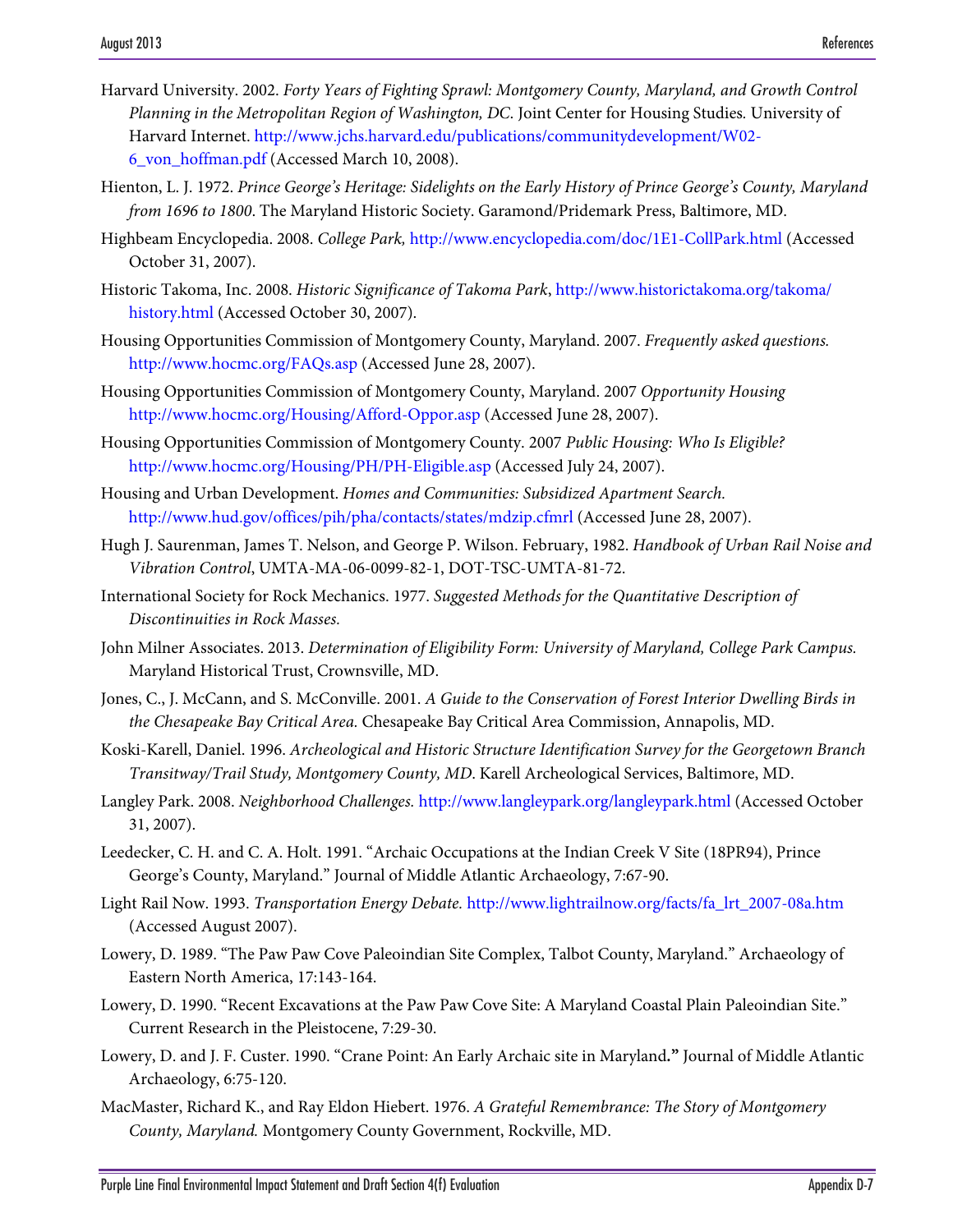Maps.live.com. 2008. *University of Maryland College Park Campus.* (Accessed March 31, 2008).

Maptech. 2007. *Historical maps*. http://historical.maptech.com/ (Accessed August and September 2007).

Maptech. 2007. *Historical Maps.* http://historical.maptech.com/index.cfm (Accessed October 14, 2007).

Marshall, S. 1982. "Aboriginal Settlement in New Jersey During the Paleo-Indian Cultural Period: circa.10,000 B.C.E. - 6000 B.C.E*.*" *New Jersey's Archeological Resources from the Paleo-Indian Period to the Present: A Review of Research Problems and Survey Priorities*, edited by Olga Chesler. pp. 10-51. New Jersey State Historic Preservation Office. Trenton, NJ.

Maryland Department of Aging. 2007. *Maryland Area Agencies on Aging.*  http://www.mdoa.state.md.us/Network/AAAList.html (Accessed June 28, 2007).

- Maryland Department of Aging. 2007. *Senior centers in Maryland.*  http://www.mdoa.state.md.us/srcenterlist.html (Accessed June 28, 2007).
- Maryland Department of Assessment and Taxation. 2007. *Real Property Data Search.*  http://sdatcert3.resiusa.org/rp\_rewrite/ (Accessed August and September 2007).
- Maryland Department of Assessments and Taxation. 2011. *Montgomery County, Maryland Property Tax Records*. [http://sdatcert3.resiusa.org/rp\\_rewrite/](http://sdatcert3.resiusa.org/rp_rewrite/)
- Maryland Department of Assessments and Taxation. 2011. *Prince George's County, Maryland Property Tax Records*. [http://sdatcert3.resiusa.org/rp\\_rewrite/](http://sdatcert3.resiusa.org/rp_rewrite/)
- Maryland Department of Business and Economic Development. *Brief Economic Facts, Montgomery County, Maryland.*

<http://www.choosemaryland.org/factsstats/Documents/briefeconomicfacts/MontgomeryBef11.pdf> (Accessed December 2011).

- Maryland Department of the Environment: Joane Mueller Public Information Act Coordinator. (2011). Public Information Act Request. Baltimore, MD.
- Maryland Department of the Environment: Laramie Daniel Air and Radiation Management Administration. (2011). Public Information Act Request. Baltimore, MD.
- Maryland Department of the Environment: Susan Douglas Sciences Services Administration. (2011). Public Information Act Request. Baltimore, MD.
- Maryland Department of the Environment. 2007. *Prioritizing Sites for Wetland Restoration, Mitigation, and Preservation in Maryland.* http://www.mde.state.md.us/Programs/WaterPrograms/Wetlands\_Waterways/ about\_wetlands/priordownloads.asp (Accessed September 10, 2007).
- Maryland Department of the Environment. 2007. *Water Management Permits*, *Maryland BayStat Website.*  http://www.mde.state.md.us/index.asp (Accessed September 10, 2007).
- Maryland Department of the Environment. 2008. *MDE Website*. [http://www.mde.state.md.us/Programs/](http://www.mde.state.md.us/Programs/WaterPrograms/Wetlands_Waterways/regulations/) [WaterPrograms/Wetlands\\_Waterways/regulations/](http://www.mde.state.md.us/Programs/WaterPrograms/Wetlands_Waterways/regulations/) (Accessed January 29, 2008).
- Maryland Department of the Environment. January 25, 2008. *The Maryland Clean Car Program.* http://www.mde.state.md.us/programs/Air/MobileSources/CleanCars/Documents/Maryland\_QandA.pdf (Accessed June 20, 2012).
- Maryland Department of the Environment. 2011. *Total Maximum Daily Loads.* [http://www.mde.state.md.us/programs/Water/TMDL/Pages/Programs/WaterPrograms/tmdl/index.aspx#w](http://www.mde.state.md.us/programs/Water/TMDL/Pages/Programs/WaterPrograms/tmdl/index.aspx#what) [hat \(](http://www.mde.state.md.us/programs/Water/TMDL/Pages/Programs/WaterPrograms/tmdl/index.aspx#what)Accessed June 21, 2013).
- Maryland Department of the Environment. 2012*. Maryland's Final 2012 Integrated Report of Surface Water Quality.*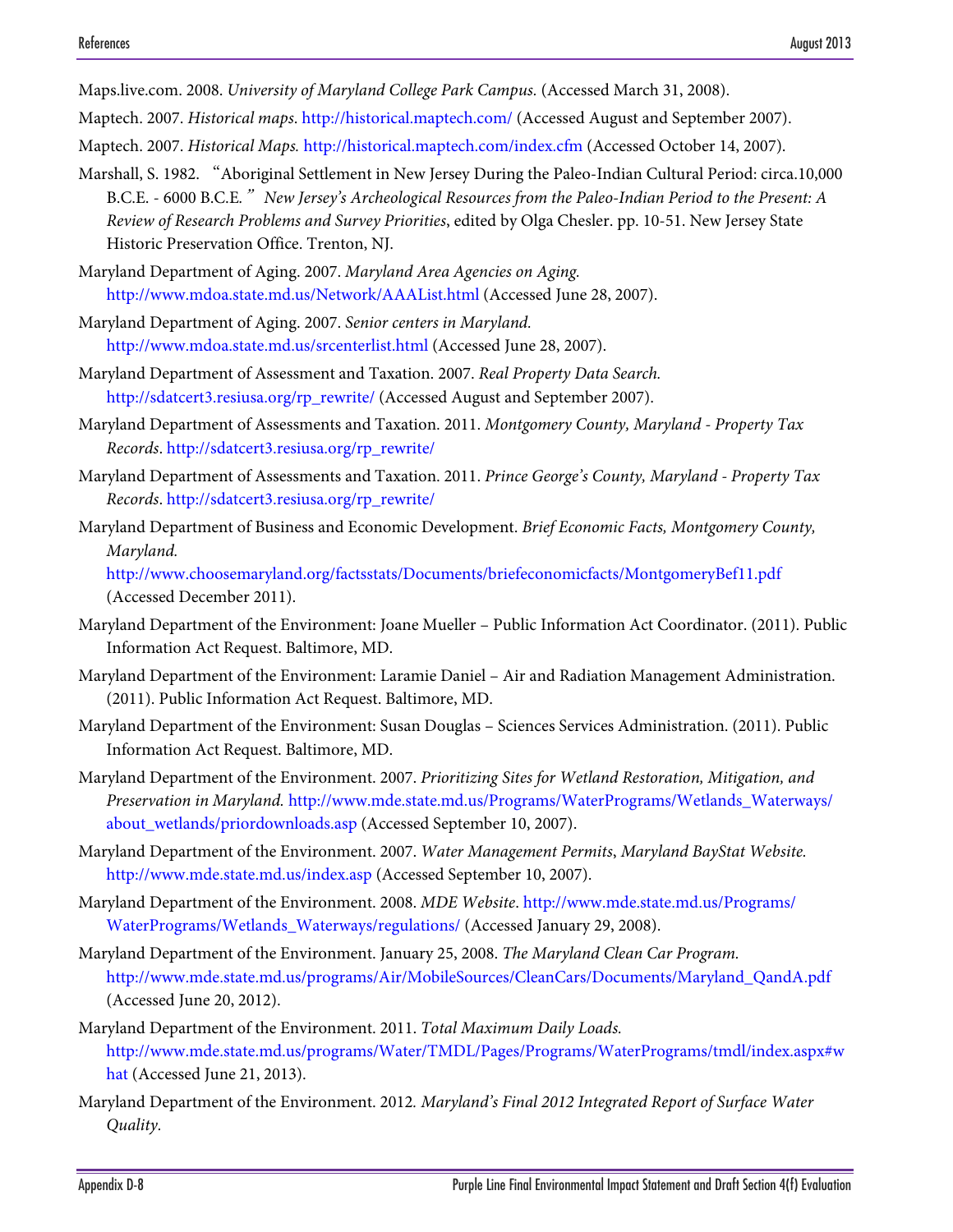- Maryland Department of Labor, Licensing & Regulation, Office of Workforce Information and Performance. *Monthly/Annual Employment & Unemployment Rates.* [http://www.choosemaryland.org/factsstats/Pages/EmploymentUnemploymentRates.aspx \(Accessed](http://www.choosemaryland.org/factsstats/Pages/EmploymentUnemploymentRates.aspx%20(Accessed%20November%202011)  [November 2011\)](http://www.choosemaryland.org/factsstats/Pages/EmploymentUnemploymentRates.aspx%20(Accessed%20November%202011).Maryland Department of Natural Resources. 1992. *Wetland Trends in Prince George's County, Maryland from 1981 to 1988-89*. Annapolis, MD.
- Maryland Department of Natural Resources. 1997. *State Forest Conservation Technical Manual*. 3<sup>rd</sup> ed. Ginger P. Howell and Todd Ericson. Annapolis, MD.
- Maryland Department of Natural Resources. 1999. *From the Mountains to the Sea: The State of Maryland's Freshwater Streams.* <http://www.dnr.state.md.us/streams/pubs/md-streams.pdf> (Accessed September 22, 2006).
- Maryland Department of Natural Resources. 2003. *The Importance of Maryland's Forest: Yesterday, Today and Tomorrow*. Annapolis, MD.
- Maryland Department of Natural Resources. May 2003. *Maryland Nonpoint Source Management Program,* 2002 Annual Report.
- Maryland Department of Natural Resources. 2003. *Maryland's Strategic Forest Lands Assessment.* Annapolis, MD.
- Maryland Department of Natural Resources. 2005. *Characterization of the Anacostia River Watershed in Prince George's County, Maryland*. Annapolis, MD.
- Maryland Department of Natural Resources. 2006. *Program Open Space Manual*.
- Maryland Department of Natural Resources. 2007. *Governor Glendening Announces \$1.4 Million in Program Open Space Funds for Montgomery County Park Expansion Projects*. http://dnrweb.dnr.state.md.us/dnrnews/ pressrelease2002/031402h.html (Accessed on October 8, 2007).
- Maryland Department of Natural Resources. 2007. *Greenways Montgomery County.*  http://www.dnr.state.md.us/greenways/counties/montgomery.html (Accessed on October 9, 2007).
- Maryland Department of Natural Resources. 2007. *Greenways Prince George's County.* http://www.dnr.state.md.us/greenways/counties/princegeorges.html (Accessed on October 9, 2007).
- Maryland Department of Natural Resources. 2007. *Home Page.* http://www.dnr.state.md.us/sw\_index\_flash.asp (Accessed on October 8, 2007).
- Maryland Department of Natural Resources. 2007. *Maryland Biological Stream Survey.*  http://www.dnr.state.md.us/streams/mbss/ (Accessed Oct. 10, 2008).
- Maryland Department of Natural Resources. 2007. *Prioritizing Sites for Wetland Restoration, Mitigation, and Preservation.* http://www.mde.state.md.us/Programs/WaterPrograms/Wetlands\_Waterways/ about\_wetlands/priordownloads.asp (Accessed September 10, 2007).
- Maryland Department of Natural Resources. 2008. *Maryland Wildlife Diversity Conservation Plan*. http://www.dnr.state.md.us/wildlife/divplan\_wdcp.asp (Accessed Jan. 18, 2008).
- Maryland Department of Natural Resources. 2008. *Surf Your Watershed website*. http://mddnr.chesapeakebay.net/wsprofiles/surf/prof/prof.html (Accessed January 24, 2008).
- Maryland Department of Planning. *Maryland State Data Center.* http://www.mdp.state.md.us/msdc/index.html (Accessed August 1, 2007).
- Maryland Department of Planning. 2006. *Priority Funding Areas Metadata.* Montgomery and Prince George's Counties, MD.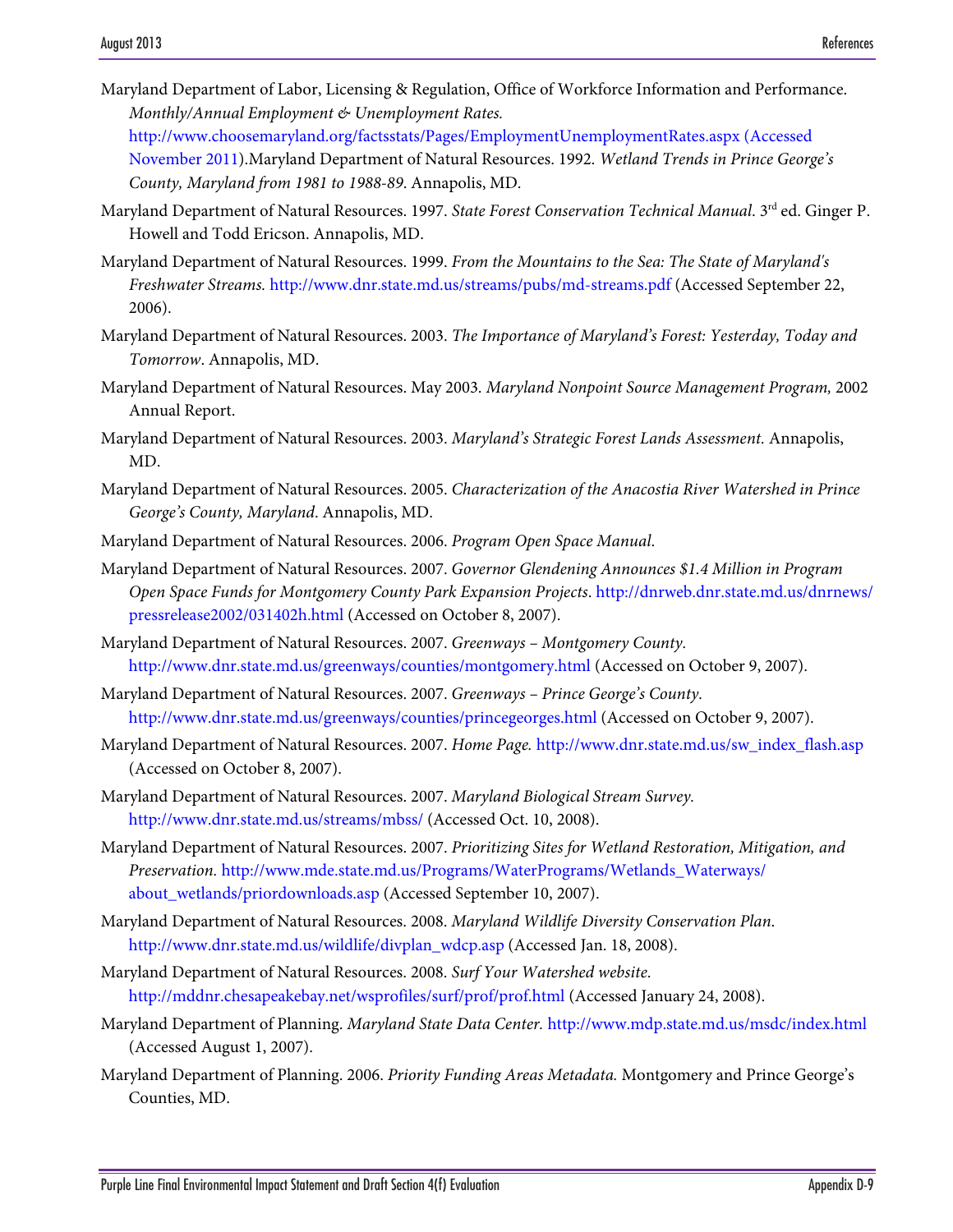- Maryland Department of Transportation. 1988. *Study of the Appropriateness and Applicability of Light Rail Transit in Maryland*. Baltimore, MD.
- Maryland Department of Transportation. 1993. *State Highway Administration Yearbook of Archaeology*. Number 1. Baltimore, MD.
- Maryland Department of Transportation. 2000. *Secondary and Cumulative Effects Analysis Guidelines*. Maryland State Highway Administration.
- Maryland Department of Transportation. 2002. *Suburbanization Historic Context and Survey Methodology: I-495/I-95 Capital Beltway Corridor Transportation Study.* Maryland State Highway Administration.
- Maryland Department of Transportation. 2004. *Intercounty Connector Secondary & Cumulative Effects Analysis.*  Maryland State Highway Administration.
- Maryland Department of Transportation. 2004. *Intercounty Connector Socioeconomic and Land Use Technical Report.* Maryland State Highway Administration.
- Maryland Department of Transportation. 2005. *Bi-County Transitway Study: Cultural Resources Reconnaissance Survey, Montgomery and Prince George's Counties, Maryland*. Baltimore, MD.
- Maryland Department of Transportation; Prince George's County Planning Department, Maryland-National Capital Park and Planning Commission; Washington Metropolitan Area Transit Authority. 2004. *New Carrollton Transit-Oriented Development Strategy Planning Study.* Upper Marlboro, MD.
- Maryland Geological Survey. 1968. *Geologic Map of Maryland.* Baltimore, MD.
- Maryland Geological Survey. 1978. *Water Resources Basic Data Report No. 10.* Maryland Ground-Water Information, Chemical Quality Data. Baltimore, MD.
- Maryland Geological Survey. 1999. *Highest and Lowest Elevations in Maryland's Counties.*  http://www.mgs.md.gov/esic/fs/fs1.html (Accessed August 10, 2007).
- Maryland Historical Trust. *Guidelines for Completing the Maryland Inventory of Historic Properties Form: Standing Structures and Non-archeological Sites.* Crownsville, MD.
- Maryland Historical Trust. 1990. *Prehistoric Adaptation to the Coastal Plain Environment of Anne Arundel County, Maryland*. National Register of Historic Places Multi-Property Nomination. On file at the Maryland Historical Trust. Crownsville, MD.
- Maryland Historical Trust. 1992. *Technical Update No. 1 of the Standards and Guidelines for Archeological Investigations in Maryland,* Collections and Conservation Standards. Crownsville, MD.
- Maryland Historical Trust. 2000. *Standards and Guidelines for Architectural and Historical Investigations in Maryland.* Crownsville, MD.
- Maryland Historical Trust. 2003. *Maryland Archeological Survey and Resource Vectors.* On file at the Maryland Historical Trust. Crownsville, MD.
- Maryland Historic Trust. 2007.<http://www.marylandhistoricaltrust.net/mihp-search.html> (Accessed October 31, 2007).
- Maryland Historical Trust. 2008. *Maryland Inventory of Historic Places,* http://www.marylandhistoricaltrust.net/ mihp-search.html (Accessed October 31, 2007).
- Maryland Historical Trust, Division of Historical and Cultural Programs. 2000. *Standards and Guidelines for Architectural and Historical Investigations in Maryland*. Department of Housing and Community Development. Crownsville, MD.
- Maryland Mass Transit Administration. October 1990. Georgetown Branch Trolley/Trail Project, *Preliminary Subsurface Investigation Report,* Draft..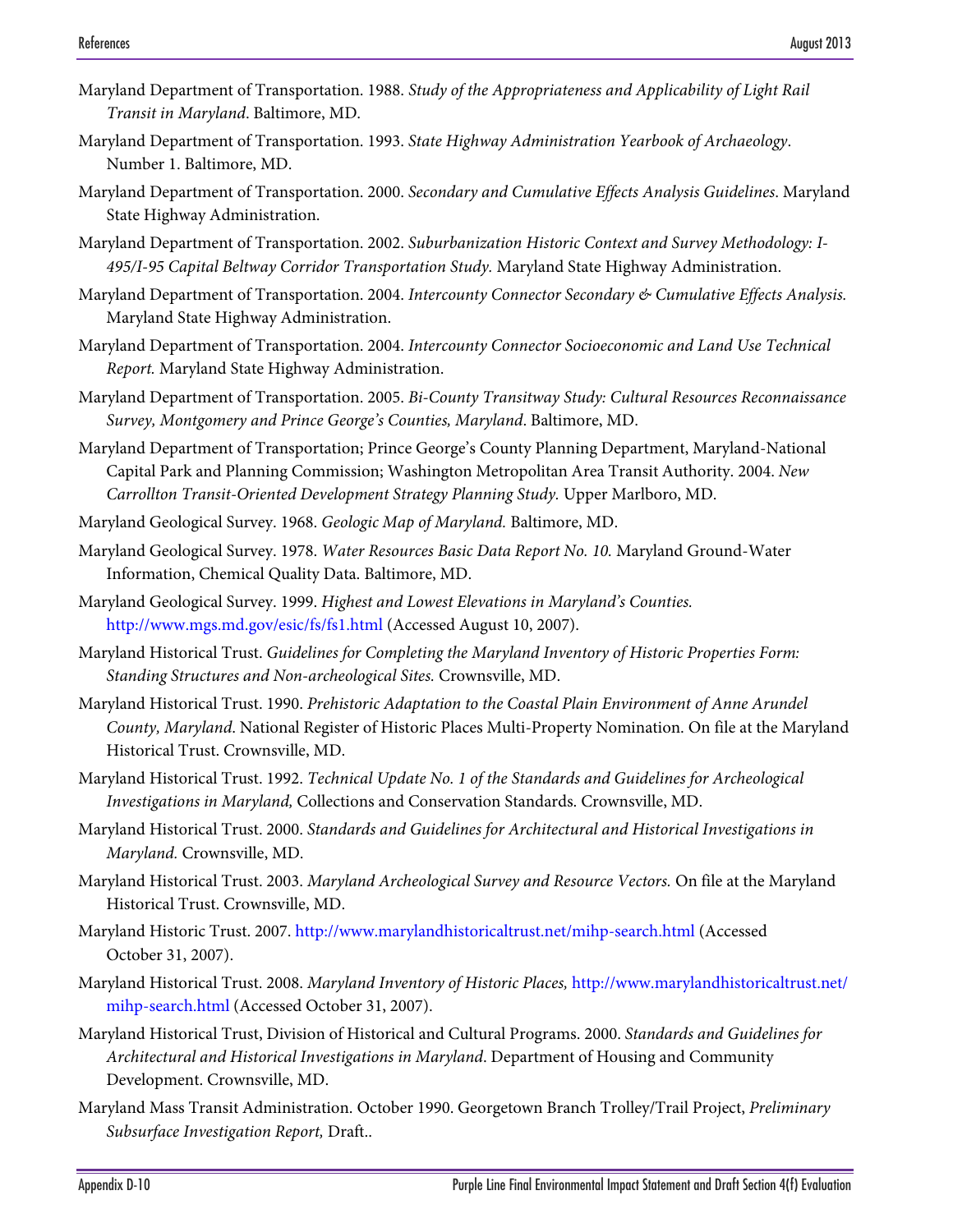- Maryland Municipal League. *College Park.* http://www.mdmunicipal.org/cities/index.cfm?townname= CollegePark &pag=home (Accessed August 9, 2007).
- Maryland-National Capital Park and Planning Commission. 1964. *On Wedges and Corridors, a General Plan for the Maryland-Washington Regional District.*
- Maryland-National Capitol Park and Planning Commission. 1989. *The Adopted New Carrollton Transit District Development Plan.* Upper Marlboro, MD.
- Maryland-National Capital Park and Planning Commission. 1990. *Comprehensive Amendment to the Bethesda/Chevy Chase Master Plan.* Silver Spring, MD.
- Maryland-National Capital Park and Planning Commission. 1993. *General Plan Refinement of the Goals and Objectives for Montgomery County.* Silver Spring, MD.
- Maryland-National Capitol Park and Planning Commission. 1994. *Approved Master Plan and Sectional Map Amendment for Bladensburg-New Carrollton and Vicinity (Planning Area 69).* Upper Marlboro, MD.
- Maryland-National Capital Park and Planning Commission. 1994. *Bethesda Central Business District Master Plan.* http://www.mcmncppc.org/community/plan\_areas/bethesda\_chevy\_chase/master\_plans/ bethesda\_cc\_cbd/bethcbd\_toc.shtm (Accessed April 15, 2008).
- Maryland-National Capital Park and Planning Commission. 1994. *Comprehensive Amendment to the Bethesda Central Business District Sector Plan.* Silver Spring, MD.
- Maryland-National Capitol Park and Planning Commission. 1994. *Master Plan and Sectional Map Amendment for Planning Area 68.* Approved May 1994*.* Upper Marlboro, MD.
- Maryland-National Capital Park and Planning Commission. 1997. *Transit District Development Plan for the College Park-Riverdale Transit District Overlay Zone.* Upper Marlboro, MD.
- Maryland-National Capital Park and Planning Commission. 2000. *East Silver Spring Approved and Adopted Master Plan Amendment.* Silver Spring, MD.
- Maryland-National Capital Park and Planning Commission. 2000. *North and West Silver Spring Master Plan.*  Approved August 2000*.* Silver Spring, MD.
- Maryland-National Capital Park and Planning Commission. 2000. *Takoma Park Master Plan.* Approved December 2000*.* Silver Spring, MD.
- Maryland-National Capital Park and Planning Commission. 2001. *Silver Spring Central Business District and Vicinity Sector Plan.* Silver Spring, MD.
- Maryland-National Capital Park and Planning Commission. 2002. *College Park US 1 Corridor Sector Plan and Sectional Map Amendment.* Approved April 2002*.* Upper Marlboro, MD.
- Maryland-National Capital Park and Planning Commission. 2003. *Bi-County Transit (Formerly Purple Line: International Corridor Planning Study).* Upper Marlboro, MD
- Maryland-National Capital Park and Planning Commission. 2003. *Master Plan of Transportation: Public Information Brochure.* Upper Marlboro, MD. http://www.mncppc.org/county/MPoT.pdf (Accessed September 2007).
- Maryland-National Capital Park and Planning Commission. 2003. *Planning for the University Boulevard Corridor.* Upper Marlboro, MD.
- Maryland-National Capital Park and Planning Commission. 2003. *Strategic Framework for Transit-Oriented Development in Prince George's County.* Upper Marlboro, MD.
- Maryland-National Capital Park and Planning Commission. 2004. *Annapolis Road Corridor Planning Study.*  Upper Marlboro, MD.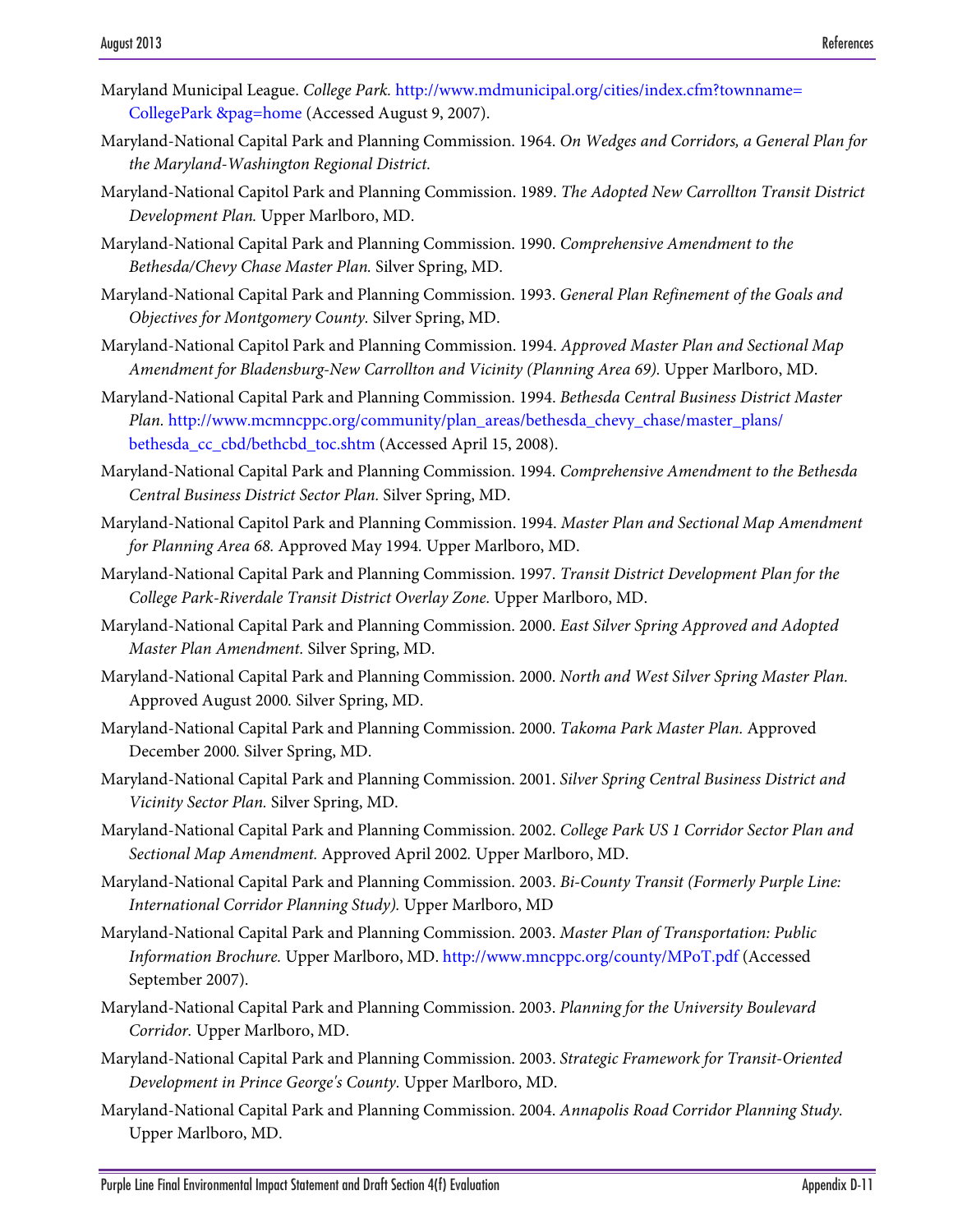- Maryland-National Capital Park and Planning Commission. 2004. *New Carrollton Transit-Oriented Development Planning Study.* Upper Marlboro, MD.
- Maryland-National Capital Park and Planning Commission. January 2004. *Town of Riverdale Park Mixed-Use Town Center Zone Development Plan.* Upper Marlboro, MD.
- Maryland-National Capital Park and Planning Commission. 2005. *Historic Aerial Mapping for Prince George's County.* http://162.84.98.236/mncppc/default.aspx (Accessed August and September 2007).
- Maryland-National Capital Park and Planning Commission. 2005. *Land Preservation, Parks, and Recreation Plan – Final Plan*[. http://www.mc-mncppc.org/ppra/Park\\_Planning/LPPRP\\_2005.shtm](http://www.mc-mncppc.org/ppra/Park_Planning/LPPRP_2005.shtm) (Accessed November 9, 2007).
- Maryland-National Capital Parks and Planning Commission. 2006. *Illustrated Inventory of Historic Sites,* Prince George's County, MD.
- Maryland-National Capital Park and Planning Commission. 2006. Research & Technology Center*. Senior Housing Inventory & Analysis Report 2006.* Silver Spring, MD.
- Maryland-National Capital Park and Planning Commission. 2006. *Woodmont Triangle amendment to the Sector Plan for the Bethesda CBD.* Approved March 2006*.* Silver Spring, MD.
- Maryland-National Capital Park and Planning Commission. 2007. *Home Page.* http://mcparkandplanning.org/ planning/index.shtm (Accessed October 8, 2007).
- Maryland-National Capital Park and Planning Commission. 2007. *Parks & Facilities.* http://www.mncppc.org/ index.cfm?id=3 (Accessed September 2007).
- Maryland-National Capital Park and Planning Commission. 2007. *Research Data Library: Statistics, Information & Research on Montgomery County, Maryland.* http://www.mcparkandplanning.org/research/data\_library/ data\_library\_portal/data\_library\_main.shtm (Accessed August 3, 2007).
- Maryland-National Capital Park and Planning Commission; Montgomery Planning, Community Planning. 2007. *Bethesda/Chevy Chase/North Bethesda Planning Area,* [http://mcparkandplanning.org/community/](http://mcparkandplanning.org/community/plan_areas/bethesda_chevy_chase/intro.shtm) [plan\\_areas/bethesda\\_chevy\\_chase/intro.shtm](http://mcparkandplanning.org/community/plan_areas/bethesda_chevy_chase/intro.shtm) (Accessed October 29, 2007).
- Maryland-National Capital Park and Planning Commission; Montgomery County. 2007. *Montgomery County Parks List.* [http://www.mcmncppc.org/Parks/facilities/park\\_directory.shtm;](http://www.mcmncppc.org/Parks/facilities/park_directory.shtm) http://www.mc-mncppc.org/ Parks/PPSD/ParkTrails/trail\_maps.shtm
- Maryland-National Capital Park and Planning Commission, Community Based Planning. 2008. *East Silver Spring Master Plan*. [http://www.mcmncppc.org/community/plan\\_areas/silver\\_spring\\_takoma\\_park/](http://www.mcmncppc.org/community/plan_areas/silver_spring_takoma_park/master_plans/ess2/ess2_toc.shtm) [master\\_plans/ess2/ess2\\_toc.shtm](http://www.mcmncppc.org/community/plan_areas/silver_spring_takoma_park/master_plans/ess2/ess2_toc.shtm) (Accessed October 30, 2007).
- Maryland-National Capital Park and Planning Commission; Montgomery Parks, Rosemary-Lyttonsville Park. 2008. *Rosemary-Lyttonsville Park*, http://www.mcparkandplanning.org/Parks/park\_of\_the\_day/jul/ parkday\_jul31.shtm (Accessed November 2, 2007).
- Maryland-National Capital Park and Planning Commission, Montgomery County Department of Parks. *Capital Crescent Trail.* http://www.mcparkandplanning.org/parks/ppsd/parktrails/trails\_MAPS/Crescent.shtm (Accessed November, 2008).
- Maryland-National Capital Park and Planning Commission; Montgomery County Department of Parks. *Sligo Creek Trail.* http://www.mcparkandplanning.org/parks/ppsd/parktrails/trails\_MAPS/sligo.shtm (Accessed November, 2008).
- Maryland-National Capital Park and Planning Commission; Montgomery County Department of Parks. *Rock Creek Trail.* [http://www.mcparkandplanning.org/parks/ppsd/parktrails/trails\\_MAPS/rock\\_creek.shtm](http://www.mcparkandplanning.org/parks/ppsd/parktrails/trails_MAPS/rock_creek.shtm) (Accessed November, 2008).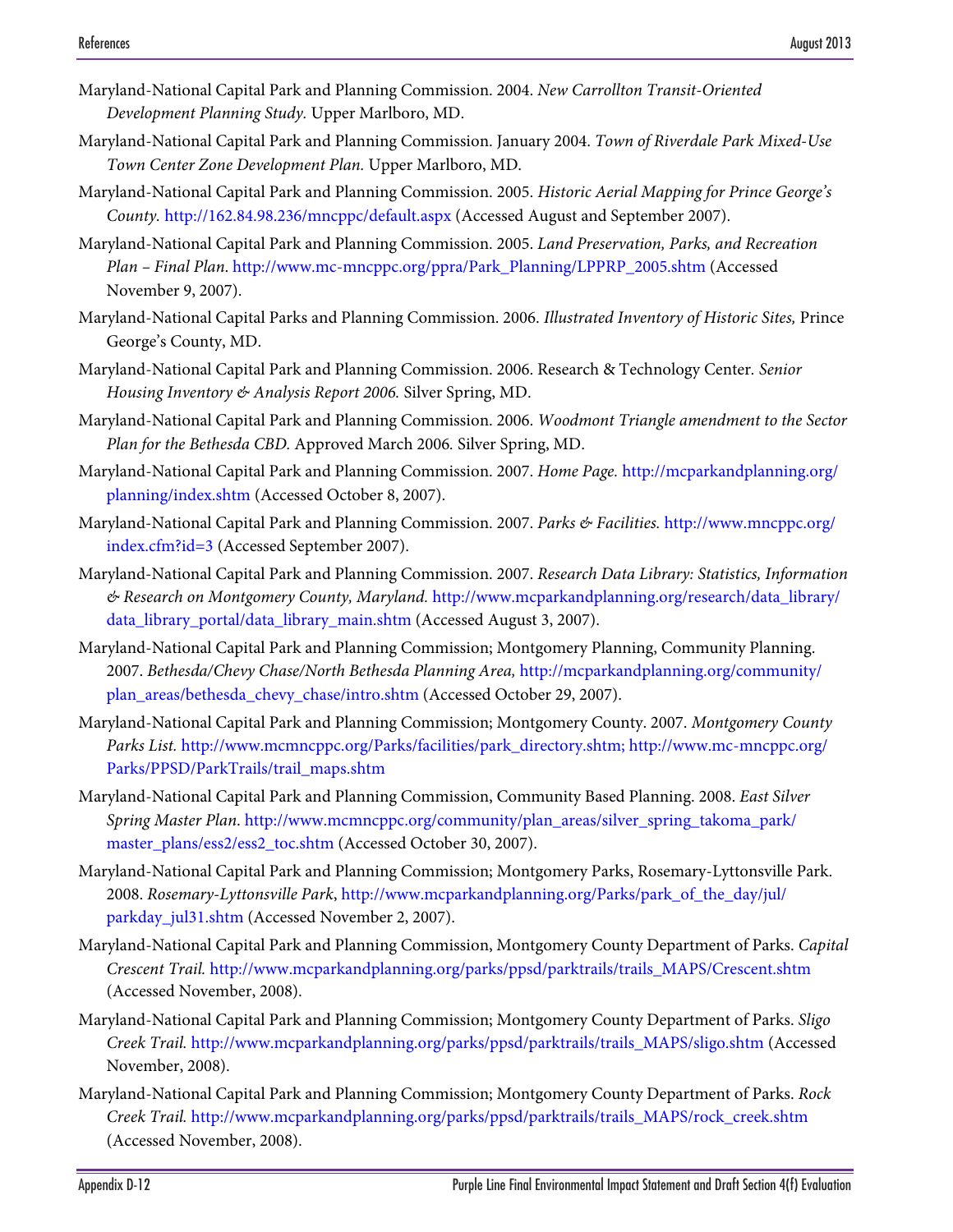- Maryland-National Capital Park and Planning Commission; Montgomery County Department of Parks. *Northwest Branch Trail.* [http://www.mcparkandplanning.org/parks/ppsd/parktrails/trails\\_MAPS/](http://www.mcparkandplanning.org/parks/ppsd/parktrails/trails_MAPS/NorthwestBranch.shtm) [NorthwestBranch.shtm](http://www.mcparkandplanning.org/parks/ppsd/parktrails/trails_MAPS/NorthwestBranch.shtm) (Accessed November, 2008).
- Maryland-National Capital Park and Planning Commission; Montgomery County Department of Planning. 2007. *Geographic Information Systems Historic Parcel Data.* Montgomery County, MD.
- Maryland-National Capital Park and Planning Commission; Montgomery County Department of Planning. 2007. *Geographic Information Systems Land Use Data.* Montgomery County, MD.
- Maryland-National Capital Park and Planning Commission. Prince George's County Department of Parks and Recreation. 2006. *Parks and Recreation Facts*. http://pgparks.com/ (Accessed March 31, 2008).
- Maryland-National Capital Park and Planning Commission. Prince George's County Department of Parks and Recreation. 2006. *Parks and Trails*. http://pgparks.com/places/parks.html (Accessed November 9, 2007).
- Maryland-National Capital Park and Planning Commission, Prince George's County Department of Parks and Recreation. 2008. *Adelphi Mill History.* http://www.pgparks.com/places/eleganthistoric/adelphi\_history.html (Accessed March 17, 2008).
- Maryland-National Capital Park and Planning Commission, Prince George's County Department of Planning. 2007. *Geographic Information Systems Historic Parcel Data.* Upper Marlboro, MD.
- Maryland-National Capital Park and Planning Commission. Prince George's County Department of Planning. 2007. *Geographic Information Systems Land Use Data.* Upper Marlboro, MD.
- Maryland-National Capital Parks and Planning Commission. Prince George's County Historic Atlas. 2007. *Inventory of Historic Sites.* http://162.84.98.236/mncppc/default.aspx (Accessed October 8, 2007).
- Maryland-National Capital Park and Planning Commission. *Program Open Space and Section 6(f) Land and Water Conservation Fund list of projects in Montgomery County*. August 23, 2006.
- Maryland-National Capital Park and Planning Commission. *Purple Line TOD Study.* Draft, November, 2012.
- Maryland-National Capital Park and Planning Commission and Montgomery County Department of Transportation. 2011. *Montgomery County Parking Policy Study: Study Summary*. http://www6.montgomerycountymd.gov/content/dot/parking/pdf/study\_summary.pdf
- Maryland State Highway Administration. *Internet Traffic Monitoring System*. [http://shagbhisdadt.mdot.state.md.us/itms\\_public/default.aspx](http://shagbhisdadt.mdot.state.md.us/itms_public/default.aspx) (Accessed September 2012).
- Maryland State Highway Administration. 2000. *Secondary and Cumulative Effects Analysis Guidelines*.
- Maryland State Highway Administration. October 2007. *2007 Highway Construction Cost Estimating Manual.*
- Maryland State Highway Administration, 2007. *Maryland's Traffic Volume Maps by County*. http://www.sha.state.md.us/ (Accessed November 2007).
- Maryland Transit Administration. 1996. *Georgetown Branch Transitway/Trail Major Investment Study/Draft Environmental Impact Statement*.
- Maryland Transit Administration. February 2002. *Assessment of National Register Eligibility of the Georgetown Branch of the B&O Railroad and Structures Along the Route Between Bethesda and Silver Spring*.
- Maryland Transit Administration. 2002. *Determinations of Eligibility for MTA Purple Line, Bethesda to Silver Spring, Montgomery County, MD*.
- Maryland Transit Administration. May 2004. *Bi-County Scoping Report*. Maryland Transit Administration. 2005. *Cultural Resources Reconnaissance Survey: Bi-county Transitway Study, Montgomery County and Prince George's County, Maryland*.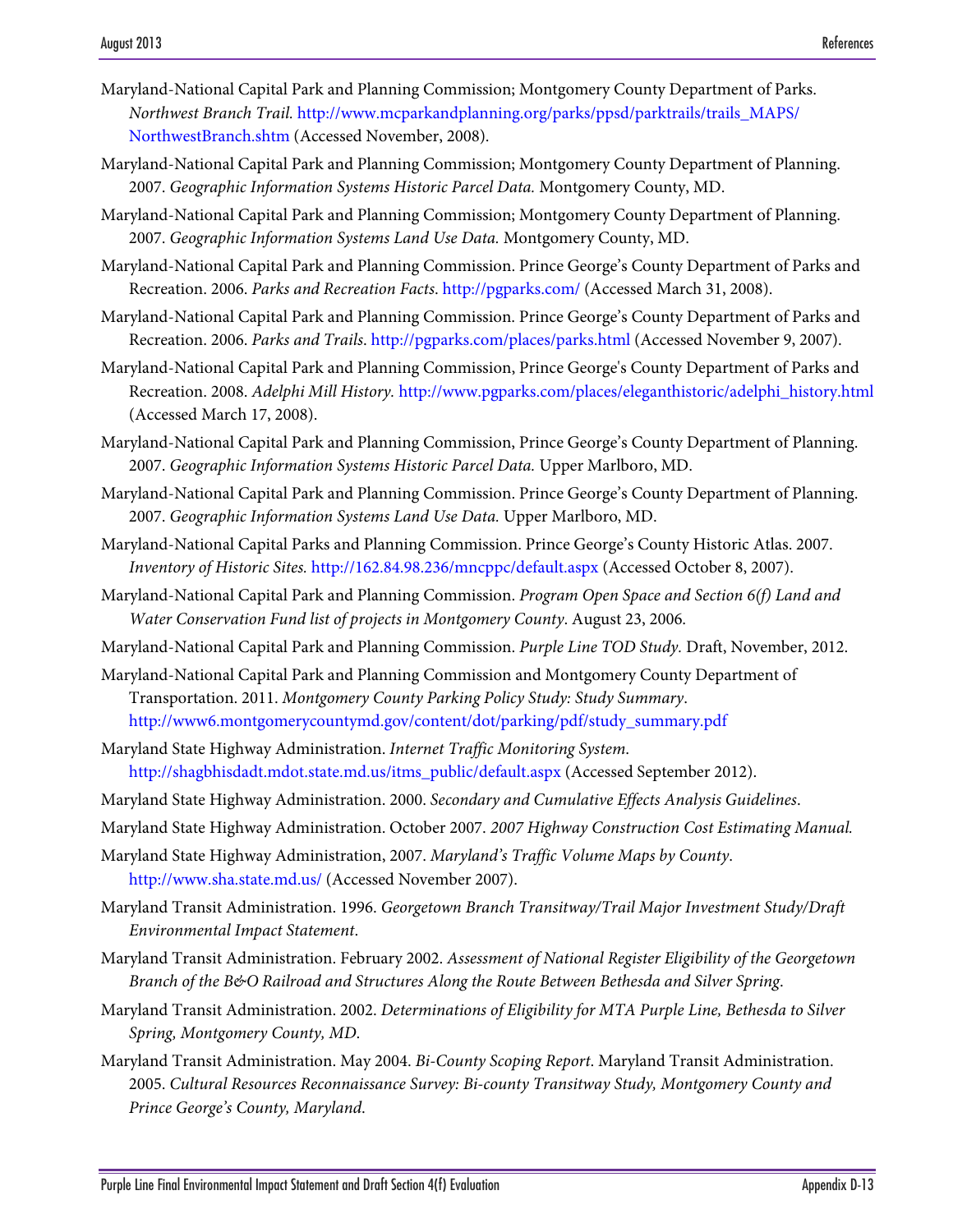- Maryland Transit Administration. 2007. *Commuter Bus (Washington, DC I-70 and US 29 Corridors).*  <http://www.mtamaryland.com/services/commuterbus/schedulesSystemMaps/> (Accessed July 2, 2007).
- Maryland Transit Administration. 2007. *Interactive MTA MARC Map, Including Station Inset Maps.*  <http://www.mtamaryland.com/services/marc/schedulesSystemMaps/marcTrainSystmMap.cfm> (Accessed July 2, 2007).
- Maryland Transit Administration. 2007. *MARC Brunswick Line (Union Station/Silver Spring/Martinsburg) Schedule.* [http://www.mtamaryland.com/services/marc/schedulesSystemMaps/Brunswick\\_sched.cfm](http://www.mtamaryland.com/services/marc/schedulesSystemMaps/Brunswick_sched.cfm) (Accessed July 2, 2007).
- Maryland Transit Administration. 2007. *MARC Camden Line (Union Station/College Park/Camden Station) Schedule.* http://www.mtamaryland.com/services/marc/schedulesSystemMaps/MARC\_CAMDN\_ LINE\_HTML.cfm (Accessed July 2, 2007).
- Maryland Transit Administration. 2007. *MARC Map.* http://www.mtamaryland.com/services/marc/ schedulesSystemMaps/MARC\_MAP.pdf (Accessed July 2, 2007).
- Maryland Transit Administration. 2007. *MARC Penn Line (Union Station/New Carrollton/Penn Station) Schedule.* http://www.mtamaryland.com/services/marc/schedulesSystemMaps/MARC\_PENN\_ HTML\_New.cfm (Accessed July 2, 2007).
- Maryland Transit Administration. 2007. *MARC Riders Guide (with maps).*  <http://www.mtamaryland.com/services/marc/schedulesSystemMaps/MARCRidersGuide06.pdf> (Accessed July 2, 2007).
- Maryland Transit Administration. 2007. *MARC Train Station Map and Schedule List.*  <http://www.mtamaryland.com/services/marc/schedulesSystemMaps/marcTrainSystemMap.cfm> (Accessed July 2, 2007).
- Maryland Transit Administration. 2008. *Hazardous Materials Technical Report: Initial Site Assessment*.
- Maryland Transit Administration. March 2011. *Contractor's Safety and Health Guidelines*.
- Maryland Transit Administration. 2012. *Purple Line OSC Design Concept Report. Revision 2.* Baltimore, MD.
- Maryland Transit Administration. October 5, 2012. *Purple Line Safety and Security Management Plan*. Version 3, Section 8.
- Maryland Transit Administration. November 2011. *System Security and Emergency Preparedness Plan*.
- Maryland Transit Administration. 2012. *Draft Environmental Impact Statement Re-evaluation*.
- Maryland Transit Administration. April 2012. *LRT Design Criteria Manual*.
- Maryland Transit Administration. December 2012. *System Safety Program Plan*.
- Maryland Transit Administration and the Federal Transit Administration. 2003. *Bi-County Transitway Study Notice of Intent.* <http://www.gpo.gov/fdsys/pkg/FR-2003-09-03/pdf/03-22371.pdf>
- Maryland Transit Administration and the Federal Transit Administration. 2006. *Purple Line Corridor Transit Study General Vehicle Guidelines*.
- Maryland Transit Administration and the Federal Transit Administration. 2008. *Purple Line Alternatives Analysis/Draft Environmental Impact Statement.* [http://www.purplelinemd.com/images/studies\\_reports/deis/launch\\_aa\\_deis.pdf](http://www.purplelinemd.com/images/studies_reports/deis/launch_aa_deis.pdf)

Maryland Transit Administration and University of Maryland. *Ambient Vibration Study*, August 2009.

McAvoy, J. M. 1992. *Nottoway River Survey Part-I Clovis Settlement Patterns*. Archeological Society of Virginia and Nottoway River Publications. Richmond, Virginia.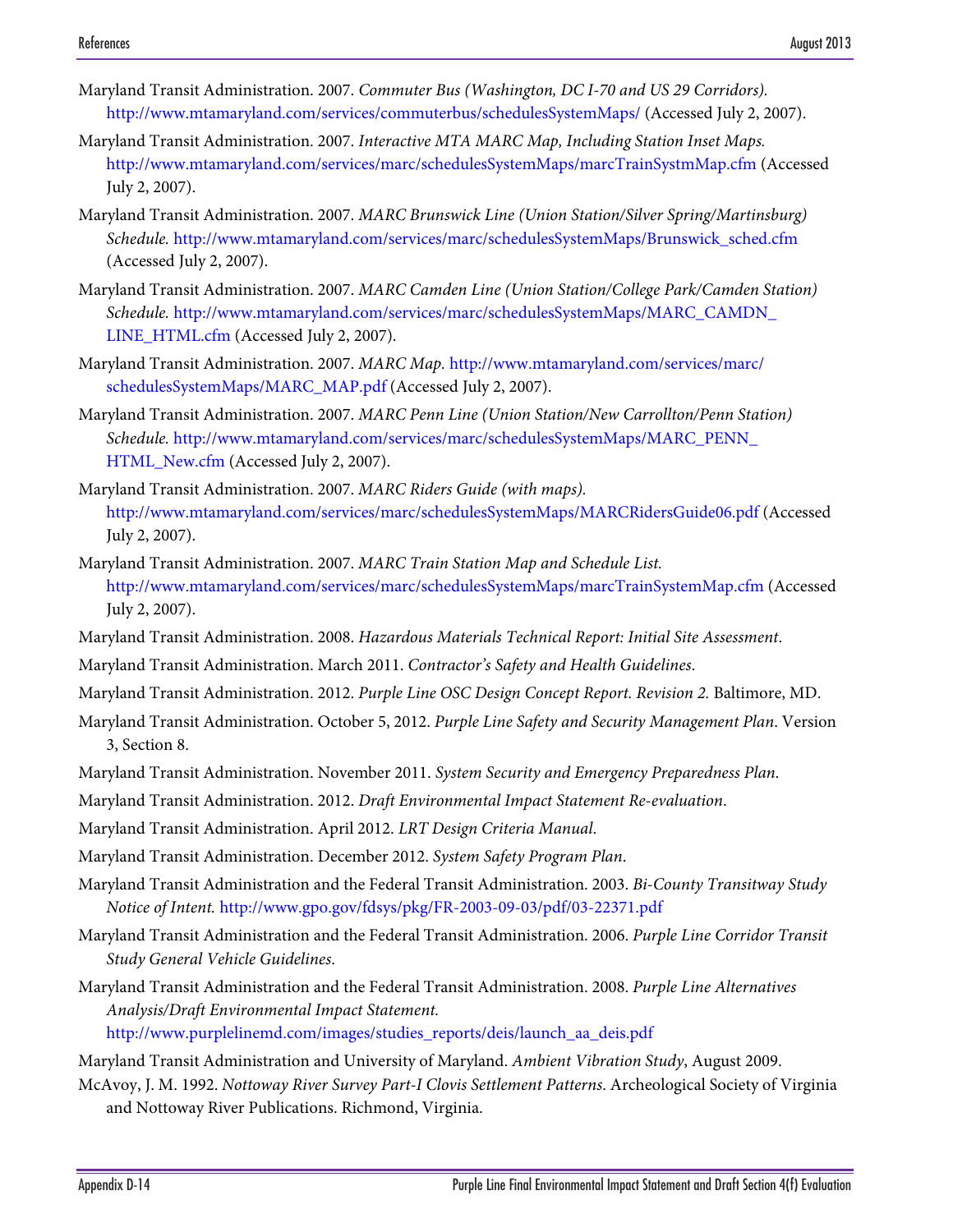- McCary, B. C. 1983. *The Paleoindian in Virginia.* Quarterly Bulletin of the Archeological Society of Virginia 38:43-70.
- Metropolitan Washington Council of Governments. *National Capital Region Long Range Transportation Plan.* <http://www.mwcog.org/clrp/>(Accessed December 2011).
- Metropolitan Washington Council of Governments, *Round 7.0 Cooperative Land Use Forecasts*.
- Metropolitan Washington Council of Governments. 1999. Anacostia Watershed Network website. http://www.anacostia.net/subshd\_info\_maps.htm (Accessed February 1, 2008).
- Metropolitan Washington Council of Governments. 2006. *COG/TRP Forecast Data, Version 2.1D#50, 2191 Transportation Analysis Zone Land Use Round 7.0A of COG Cooperative Forecasting Program.*
- Metropolitan Washington Council of Governments. 2006. *What's in the Plan for 2030? The Regional Long-Range Transportation Plan.*
- Metropolitan Washington Council of Governments. 2007. *Metropolitan Washington Regional Activity Centers and Clusters.* <http://www.mwcog.org/planning/planning/activitycenters/>(Accessed September 2011).
- Metropolitan Washington Council of Governments. 2007. *Mobile 6 Input Files for Prince George's and Montgomery Counties.* January 2007.
- Metropolitan Washington Council of Governments. 2007. *State Implementation Plan (SIP) Development Update*. May 23 2007.
- Metropolitan Washington Council of Governments. *Summary Brochure: Growth Trends to 2040: Cooperative Forecasting in the Washington Region, Round 8.0 Fall 2010*. [http://www.mwcog.org/uploads/committee](http://www.mwcog.org/uploads/committee-documents/fF5XV1dW20110228094630.pdf)[documents/fF5XV1dW20110228094630.pdf](http://www.mwcog.org/uploads/committee-documents/fF5XV1dW20110228094630.pdf) (Accessed December 2011).
- Metropolitan Washington Council of Governments. March 2010 *Jurisdictional Forecasting Methodologies.* http://www.mwcog.org/uploads/committee-documents/a15ZXlpZ20100301130922.pdf (Accessed December 2011).
- Metropolitan Washington Council of Governments. November 2011. *Round 8.0A Cooperative Forecasting: Employment Forecasts to 2040 by Traffic Analysis Zone.*
- Metropolitan Washington Council of Governments. November 16, 2011. *Air Quality Conformity Determination of the 2011 Constrained Long Range Plan for the Washington Metropolitan Region*.
- Metropolitan Washington Council of Governments. December 2012. *Round 8.0 Cooperative Forecasting: Employment Forecasts to 2040 by Traffic Analysis Zone.*
- Metropolitan Washington Council of Governments, National Capital Region Transportation Planning Board. August 1993. *The Potential for Circumferential Transit in the Washington Region.* James C. Hogan and Ronald F. Kirby. Washington, D.C.
- Metropolitan Washington Council of Governments, National Capital Region Transportation Planning Board. 2006. *A Citizen's Guide to Transportation Decision-Making in the Washington Metropolitan Region*, Washington, DC.
- Metropolitan Washington Council of Governments, National Capital Region Transportation Planning Board. 2006. *Transportation Improvement Program for the Washington Metropolitan Region*. FY 2007-2012. October 18.
- Montgomery County. *Approved FY 2012 Operating and Capital Budget*. [http://www.montgomerycountymd.gov/content/omb/FY12/appr/psp\\_pdf/psp\\_highlights.pdf.](http://www.montgomerycountymd.gov/content/omb/FY12/appr/psp_pdf/psp_highlights.pdf) (Accessed May 2012).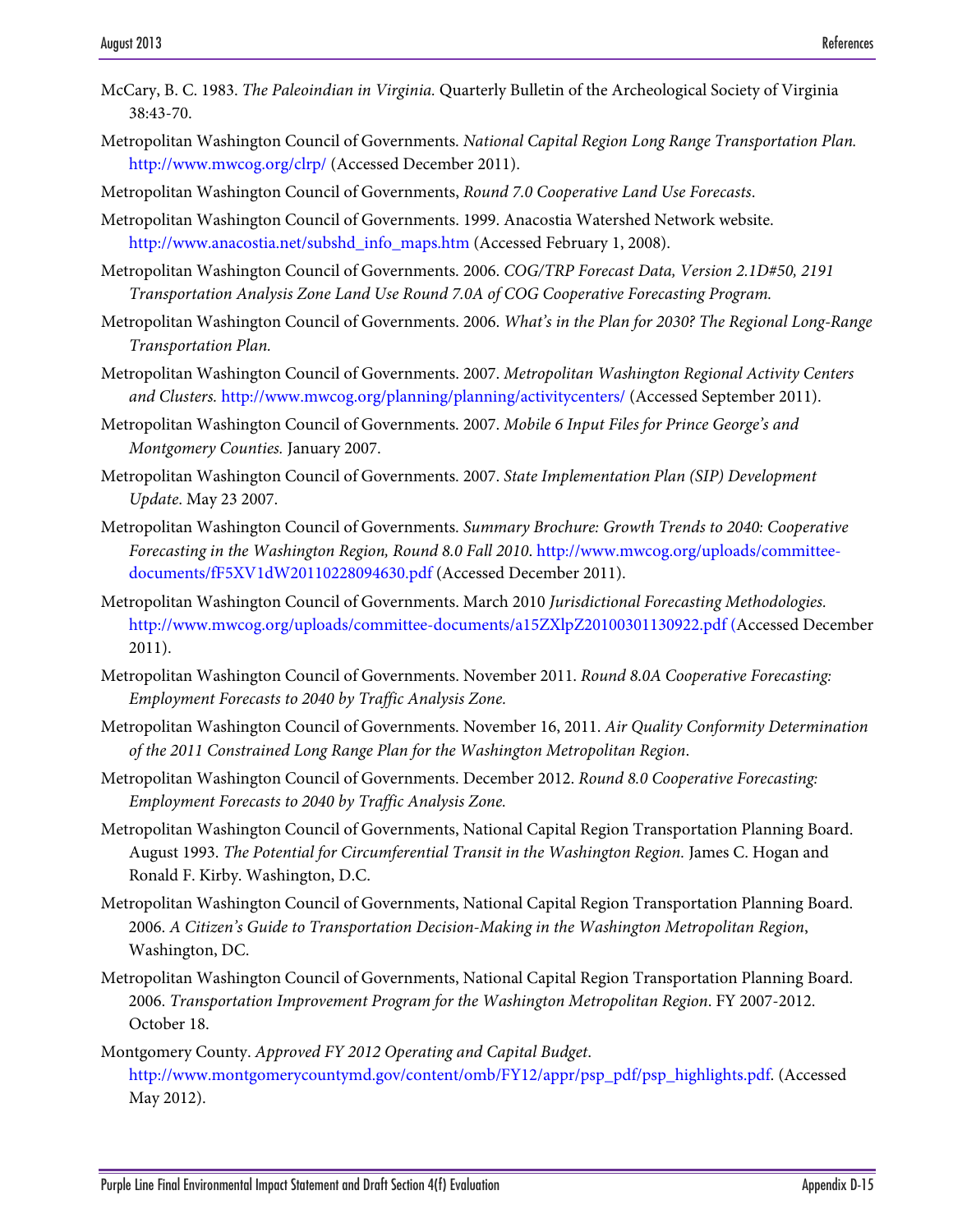- Montgomery County Council. *FY 2013-2018 Capital Improvements Program for Montgomery County Government*, May 2012.
- Montgomery County Department of Environmental Protection. 1998. *Countywide Stream Protection Strategy*.
- Montgomery County Department of Environmental Protection. 2007. *Countywide Stream Protection Strategy.*  <http://www.montgomerycountymd.gov/deptmpl.asp?url=/content/dep/CSPS/home.asp> (Accessed October 25, 2007).
- Montgomery County Department of Environmental Protection. 2007. *Water Quality Data.*
- Montgomery County Department of Environmental Protection. 2007.*Watershed Website*. http://www.montgomerycountymd.gov/deptmpl.asp?url=/content/dep/csps/watersheds/csps/html/lfalls.asp (Accessed December 13, 2007).
- Montgomery County Department of Environmental Protection. 2012. *Rock Creek Implementation Plan*. [http://www6.montgomerycountymd.gov/content/dep/downloads/water/RockCreekWIP\\_FINAL.pdf](http://www6.montgomerycountymd.gov/content/dep/downloads/water/RockCreekWIP_FINAL.pdf) (Accessed June 2012).Montgomery County Department of Housing and Community Affairs. October 2012. *2012 Housing Policy Draft, A Housing Policy for Montgomery County, Maryland.*
- Montgomery County Department of Public Works and Transportation. October 20, 2000. *Historic American Engineering Record Documentation: Rock Creek Trestle, Montgomery County, Maryland*.
- Montgomery County Department of Public Works and Transportation. 2007. *RideOn (Montgomery County)*  <http://www.montgomerycountymd.gov/tsvtmpl.asp?url=/content/dpwt/transit/index.asp> (Accessed July 2, 2007).
- Montgomery County Department of Public Works and Transportation. 2007. *RideOn Interactive Map.*  http://gis.montgomerycountymd.gov/ims/transit/viewer.htm (Accessed July 2, 2007).
- Montgomery County Department of Public Works and Transportation. 2007. *RideOn Schedules.*  http://www.montgomerycountymd.gov/tsvtmpl.asp?url=/content/dpwt/transit/routesandschedules/ rideonroutes.asp (Accessed July 2, 2007).
- Montgomery County Department of Public Works and Transportation. 2007. *RideOn System Map.*  http://www.montgomerycountymd.gov/content/dpwt/transit/sys2006\_test2\_3-14-06.pdf (Accessed July 2, 2007).
- Montgomery County Department of Transportation. 1996. *US 29 Busway Feasibility Study*.
- Montgomery County Government. 1986. *East-West Transitway Feasibility Study*. Rockville, MD.
- Montgomery County Government. 1989. *Georgetown Branch Corridor Study: Final Report.* Rockville, MD.
- Montgomery County Government. 2007. *GIS Website. Digital Aerial Photo Image Server (DAPIS).*  http://www.montgomerycountymd.gov/gistmpl.asp (Accessed August 2007).
- Montgomery County Government. 2008. *County Council.* [http://www.montgomerycountymd.gov/](http://www.montgomerycountymd.gov/Apps/Council/NewsAdvisories/na_details.asp?NaID=3550) [Apps/Council/NewsAdvisories/na\\_details.asp?NaID=3550](http://www.montgomerycountymd.gov/Apps/Council/NewsAdvisories/na_details.asp?NaID=3550) (Accessed January 9, 2008).
- Montgomery County Planning Board, M-NCPPC. 1990. Georgetown Branch Master Plan Amendment.
- Montgomery County Planning Department, M-NCPPC. *Chevy Chase Lake Sector Plan*, (Draft, September 2012, Pending Approval).
- Montgomery County Planning Department, M-NCPPC. *Comprehensive Amendment to the Bethesda/Chevy Chase Master Plan*, (Approved and Adopted, April 1990).
- Montgomery County Planning Department, M-NCPPC. *Comprehensive Amendment to the Bethesda Central Business District Sector Plan*, (Approved and Adopted, July 1994).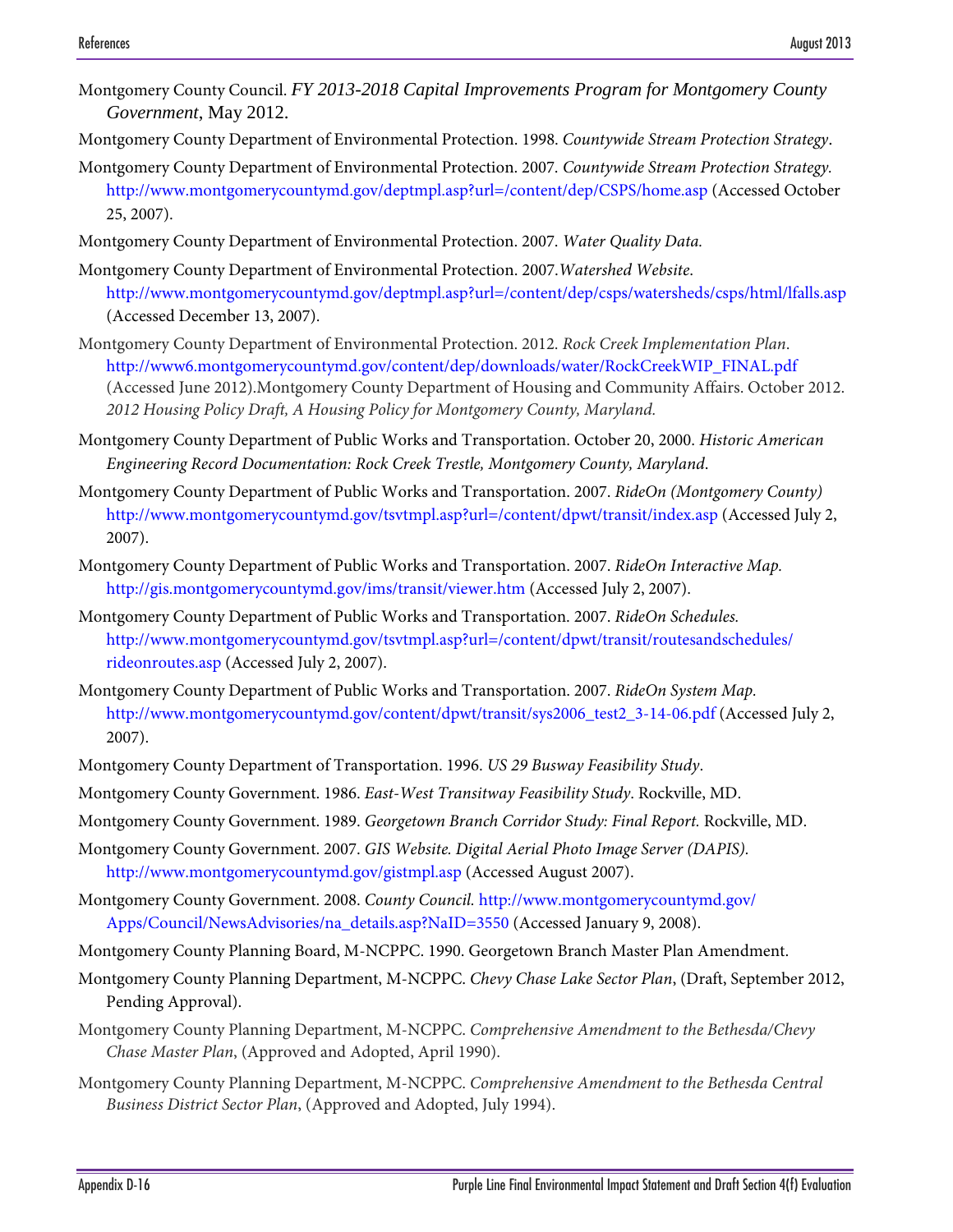- Montgomery County Planning Department, M-NCPPC. 2005. *Countywide Bikeways Functional Master Plan*. [http://www.montgomeryplanning.org/transportation/bikeways/A\\_A/contents.shtm](http://www.montgomeryplanning.org/transportation/bikeways/A_A/contents.shtm)
- Montgomery County Planning Department, M-NCPPC. *East Silver Spring Master Plan*, (Approved and Adopted, December 2000).
- Montgomery County, Planning Department, M-NCPPC. *Greater Lyttonsville Sector Plan*, (Initiated, July 2012, Pending Approval).
- Montgomery County, Planning Department, M-NCPPC. *Long Branch Sector Plan*, (Draft, January 2013).
- Montgomery County Planning Department, M-NCPPC. September 2011. *Master Plan of Highways Bus Rapid Transit Amendment*.
- Montgomery County Planning Department, M-NCPPC. *North and West Silver Spring Master Plan*, (Approved and Adopted, August 2000).
- Montgomery County Planning Department, M-NCPPC. *Pipeline Master Plan Summary*. [http://www.montgomeryplanning.org/research/data\\_library/development\\_activity\\_data\\_center/](http://www.montgomeryplanning.org/research/data_library/development_activity_data_center/) (Accessed November 2011).
- Montgomery County Planning Department, M-NCPPC, *Purple Line Functional Plan*, (Approved and Adopted, September 2010).
- Montgomery County Planning Department, M-NCPPC. *Silver Spring Central Business District and Vicinity Sector Plan*, (Approved and Adopted, April/March 2000).
- Montgomery County Planning Department, M-NCPPC. 2000. *Takoma Park Master Plan*.
- Montgomery County Planning Department, M-NCPPC. 2008. *Takoma/Langley Crossroads Sector Plan*. *Langley Park's Development.* http:/[/www.mncppc.org/Takoma\\_Langley\\_Crossroads/CommunityProfile\\_](http://www.mncppc.org/Takoma_Langley_Crossroads/‌CommunityProfile_History_Langley.cfm) [History\\_Langley.cfm](http://www.mncppc.org/Takoma_Langley_Crossroads/‌CommunityProfile_History_Langley.cfm) (Accessed October 31, 2007).
- Montgomery County Planning Department, M-NCPPC. *Takoma-Langley Crossroads Preliminary Sector Plan*, (Draft, May 2010, Pending Approval).
- Montgomery County Planning Department, M-NCPPC. 2006. *Woodmont Triangle Amendment to the Sector Plan for the Bethesda CBD*.Montgomery County Planning Department. August 3, 2007. *Research Data Library: Statistics, Information & Research on Montgomery County, Maryland.* http://www.mcparkand planning.org/research/data-\_library/data\_library\_portal/data\_library\_main.shtm
- Montgomery County Public Libraries. *Silver Spring Library Building Fact Sheet*. [http://www.montgomery](http://www.montgomerycountymd.gov/content/libraries/buildings/pdfattachments/ssfacts.pdf) [countymd.gov/content/libraries/buildings/pdfattachments/ssfacts.pdf.](http://www.montgomerycountymd.gov/content/libraries/buildings/pdfattachments/ssfacts.pdf) (Accessed January 2012).
- Montgomery County Public Schools. Montgomery Blair High School's Cluster Schools. [http://www.mbhs.edu/](http://www.mbhs.edu/about/cluster.html) [about/cluster.html](http://www.mbhs.edu/about/cluster.html) (July 24, 2007).
- Montgomery County Public Schools. 2005. *Downcounty Consortium Base mMap 2003/2005.*  [http://gis.mcps.k12.md.us/superIntendentmaps/CIPFY2005\\_DownCountyConsortiumBase.pdf](http://gis.mcps.k12.md.us/superIntendentmaps/CIPFY2005_DownCountyConsortiumBase.pdf) (Accessed July 24, 2007).
- Montgomery County Public Schools. 2007. *Bethesda/Chevy Chase Cluster (Consortium Base Map) 2002.*  [http://gis.mcps.k12.md.us/superIntendentmaps/CIPAFY0308\\_BethesdaChevyChaseCluster.pdf](http://gis.mcps.k12.md.us/superIntendentmaps/CIPAFY0308_BethesdaChevyChaseCluster.pdf) (Accessed July 24, 2007).
- Montgomery County Public Schools. 2007. *North Chevy Chase Elementary School.* http://www.mcps.k12.md.us/ departments/regulatoryaccountability/glance/fy2004/schools/02415.pdf (Accessed November 9, 2007).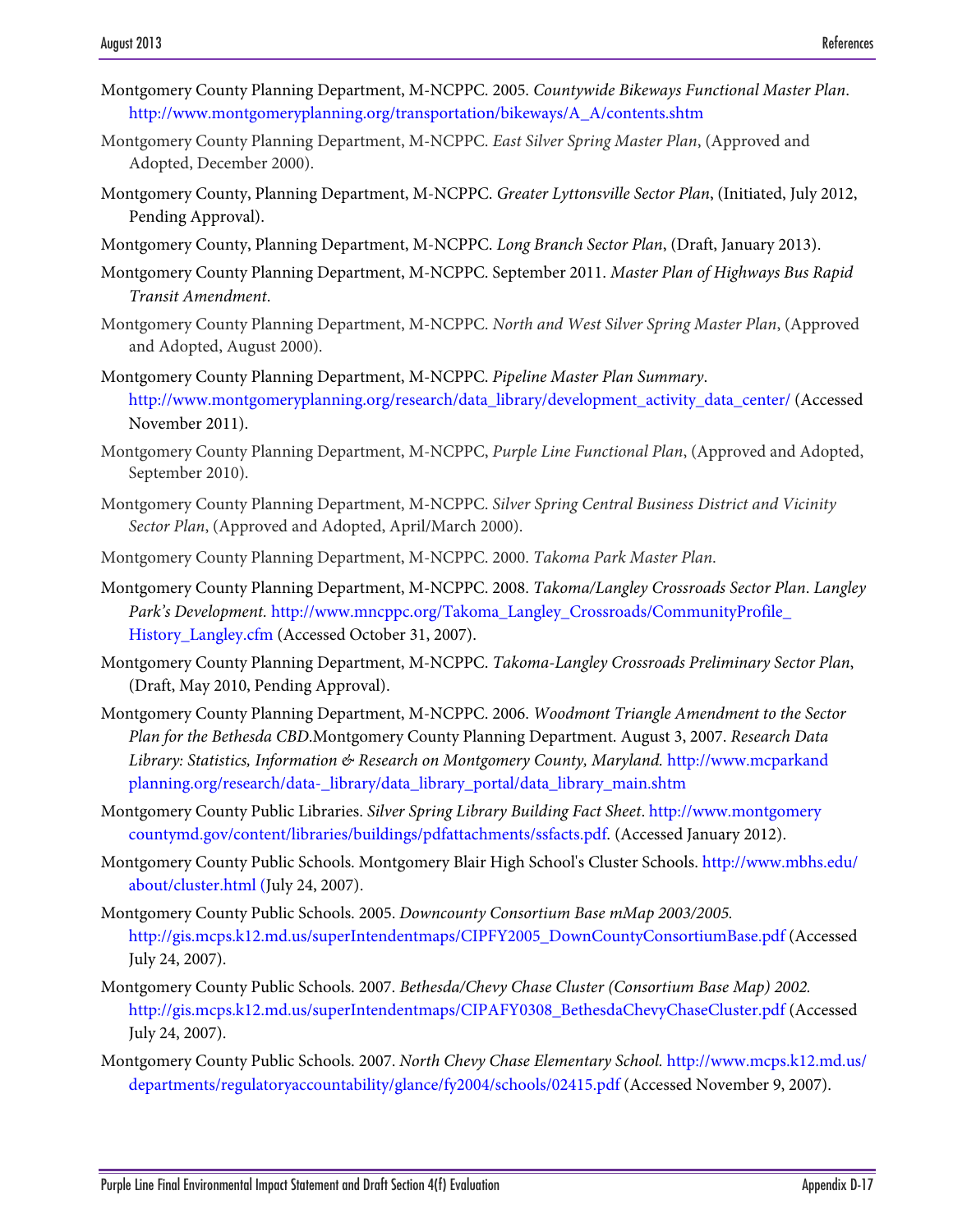- Montgomery County Public Schools. 2007. *Sligo Creek Elementary/Silver Spring International Middle School.*  http://www.montgomeryschoolsmd.org/departments/regulatoryaccountability/glance/fy2006/schools/ 02517.pdf (Accessed November 9, 2007).
- Montgomery County Public Schools, The Bulletin. 2008. *Rosemary Hills ES Community Unites Again,*  <http://montgomeryschoolsmd.org/departments/publishingservices/bulletin/1997-98/bulltn15.pdf> (Accessed October 29, 2007).
- Moore, Charles. 1929. *Washington, Past and Present, Volume V*. Century Company. Washington, DC.
- Moving Ahead for Progress in the  $21<sup>st</sup>$  Century Act (MAP-21).  $112<sup>th</sup>$  Cong. Enacted July 6, 2012. Effective October 1, 2012. http://www.dot.gov/map21.
- Munsell. 2000, 1975. *Munsell Soil Color Charts*. MacBeth Division of Kollmorgen Instruments Corp., Baltimore, MD.
- National Capital Planning Commission. 2004. *Comprehensive Plan for the National Capital: Federal Elements*.
- National Cooperative Highway Research Program. March 2007. *Analyzing, Documenting, and Communicating the Impacts of Mobile Source Air Toxics in the NEPA Process.*
- National Environmental Policy Act of 1969 § 102, 42 U.S.C. § 4332 (2011).
- National Fire Protection Association 130, *Standard for Fixed Guideway Transit and Passenger Rail Systems.* 2010 Edition.
- National Geographic Society. 2007. *Rock Creek Park Washington, D.C. Bioblitz.* http://www.national geographic.com/bioblitz
- National Naval Medical Center, *National Naval Medical Center BRAC Facts and FAQs.* http://www.bethesda. med.navy.mil/Professional/Public\_Affairs/BRAC/index.aspx (Accessed October 17, 2007).
- National Oceanic and Atmospheric Administration. 2012. *Climate Data Online*. http://www.ncdc.noaa.gov/ cmb-faq/globalwarming.html (Accessed June 20, 2012).
- National Park Service. 1966. *National Historic Preservation Act of 1966*. http://www.nps.gov/history/local-law/ nhpa1966.htm (Accessed August and September 2007).
- National Park Service. 1999. *National Register Bulletin: How to prepare National Historic Landmark nominations*. U.S. Department of the Interior, National Park Service.
- National Park Service. 2002. *National Register Bulletin: Historic Residential Suburbs.* [http://www.nps.gov/](http://www.nps.gov/history/nr/publications/bulletins/suburbs/Suburbs.pdf) [history/nr/publications/bulletins/suburbs/Suburbs.pdf](http://www.nps.gov/history/nr/publications/bulletins/suburbs/Suburbs.pdf) (Accessed September 2007).
- National Park Service. 2007. *National Register Information System*. National Register of Historic Places. http://www.nps.gov/nr/research/nris.htm (Accessed August 2007).
- National Retail Federation. 2010. *Retail Sales per Establishment and Employee and Employees per Establishment*.
- National Trails System Act, 16 U.S.C. § 1247 (d). 1968. http://www.gpo.gov/fdsys/pkg/USCODE-2011-title16/ pdf/USCODE-2011-title16-chap27-sec1247.pdf
- Nelson, J.T. 1997. *Wheel/Rail Noise Control Manual, Transit Cooperative Research Program TCRP Report No. 23.*  Transportation Research Board.
- New America Media, News. 2008. *Preserving a Montgomery County Black Neighborhood,*  http://news.newamericamedia.org/news/view\_article.html?article\_id=be4ba6bf207a8fce2f08ca4215c01055 (Accessed October 29, 2007).
- New Jersey Department of Transportation. 1990. *Phase III Data Recovery Excavations at the Caryatid Site*  (28-BU-276) and Eckert Farm Site (28-BU-115), Burlington County, New Jersey. Trenton, NJ.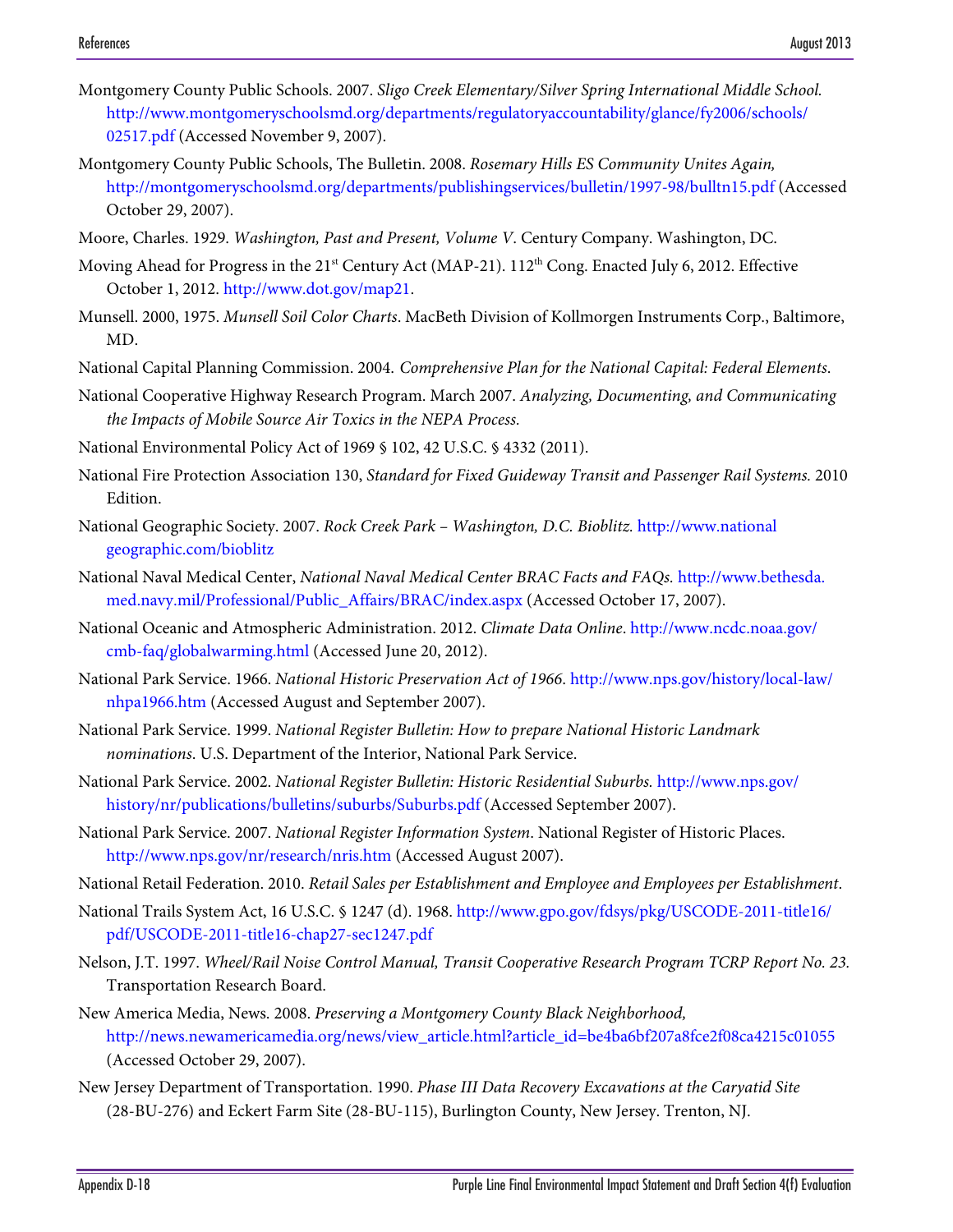- New York State Department of Transportation. 2003. *Draft Energy Analysis Guidelines for Project-Level Analysis*. November 2003.
- New York State Department of Transportation. 2007. *Energy and Greenhouse Gas Analysis Guidance*. December 2007.
- Nicholls, H.R., C.F. Johnson, and W.I. Duvall. *Blasting Vibrations and Their Effects on Structures.* U.S. Bureau of Mines, Bulletin 656*.* 1971.

North Chevy Chase, Maryland, Village of. 2007. *Welcome to the Village of North Chevy Chase*. http://www.northchevychase.org (Accessed February 28, 2007).

- Office of Management and Budget. *Circular A-94 Revised: Guidelines and Discount Rates for Benefit-Cost Analysis of Federal Programs.* [http://www.whitehouse.gov/omb/circulars\\_a094](http://www.whitehouse.gov/omb/circulars_a094) (Accessed August 2012).
- Oshel, Robert. 2007. *History of Woodside Park.* http://users.starpower.net/oshel/history.html (Accessed October 29, 2007).
- Ozone Transport Commission. 2012. *About Ozone*. http://www.otcair.org/ozone.asp (Accessed June 20, 2012).
- Parsons Brinckerhoff Americas. 2008. Architectural History Technical Report (Phase IA Reconnaissance). Baltimore, MD.
- Parsons Brinckerhoff Americas. 2008. *Phase IA Archeological Assessment Survey Technical Report*. Baltimore, MD.
- Planning Legislation, HB 1141/HB 2, Maryland General Assembly, Regular Session, (2006).
- Pogue, D. J. and M. A. Smolek. 1985. *An Archeological Resource Management Plan for the Southern Maryland Region*. Maryland Historical Trust Manuscript Series No. 30. Maryland Historical Trust. Crownsville, MD.
- Prince George's County. *Budget in Brief, FY 2012*. [http://www.princegeorgescountymd.gov/Government/](http://www.princegeorgescountymd.gov/Government/AgencyIndex/OMB/PDFs/Budget_in_Brief.pdf) [AgencyIndex/OMB/PDFs/Budget\\_in\\_Brief.pdf](http://www.princegeorgescountymd.gov/Government/AgencyIndex/OMB/PDFs/Budget_in_Brief.pdf) (Accessed May 2012).
- Prince George's County Board of Education. *Paint Branch Elementary*. Prince George's County Public Schools http://schools.pgcps.org/schoolchart/21123.pdf (Accessed January 2008).
- Prince George's County Board of Education. *Riverdale Elementary School.* Prince George's County Public Schools. http://schools.pgcps.org/schoolchart/19101.pdf (Accessed January 2008).
- Prince George's County Department of Environmental Resources. 1995. *Biological Monitoring and Assessment Program*. Prince George's County, MD.
- Prince George's County Department of Parks and Recreation. 2006. *Parks and Recreation Facts.*  http://www.pgparks.com/ (Accessed March 31, 2008).
- Prince George's County Department of Parks and Recreation. 2007. *Anacostia Tributary Trail System.*  http://www.pgparks.com/places/parks/anacostia.html (Accessed November 9, 2007).
- Prince George's County Department of Parks and Recreation. 2007. Shomette, Carol. *Park Facilities in Purple Path Spreadsheet.* November 29, 2007.
- Prince George's County Department of Public Works and Transportation. 2007. *TheBus (Prince George's County).* <http://www.goprincegeorgescounty.com/Government/AgencyIndex/DPW&T/Transit/thebus.asp> (Accessed July 24, 2007).
- Prince George's County Historical and Cultural Trust. Fall 2007 Newsletter. *Rosenwald.*  http://pgchct.blogspot.com/ (Accessed November 2, 2007).
- Prince George's County Planning Department, M-NCPPC, *Approved Master Plan and Sectional Map Amendment for Planning Area 68*, (Approved, May 1994).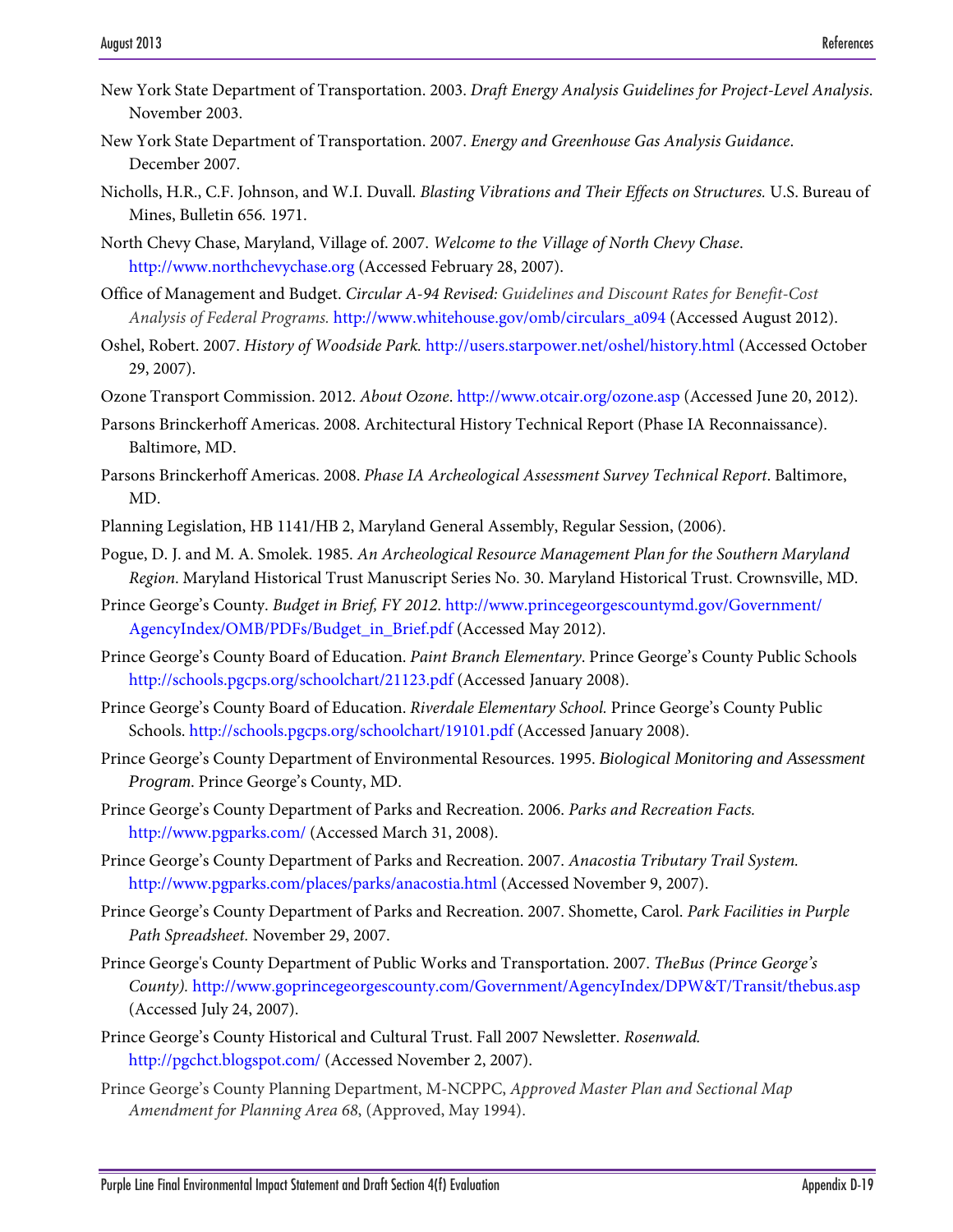- Prince George's County Planning Department, M-NCPPC, *Approved New Carrollton Transit District Development Plan (TDDP) and Proposed Transit District Overlay Zone (TDOZ)*, (Approved, May 2010).
- Prince George's County Planning Department, M-NCPPC. 2004. *Approved Town of Riverdale Park Mixed-Use Town Center Zone Development Plan*.
- Prince George's County Planning Department, M-NCPPC. 1997. *Approved Transit District Development Plan for the College Park-Riverdale Transit District Development Plan*.
- Prince George's County Planning Department, M-NCPPC. 2003. *Bi-County Transitway-International Corridor Planning Study*.
- Prince George's County Planning Department, M-NCPPC, *Bladensburg-New Carrollton and Vicinity Approved Master Plan and Sectional Map Amendment for Planning Area 69*, (Approved, May 1994).
- Prince George's County Planning Department, M-NCPPC, *Central Annapolis Road Corridor Sector Plan and Proposed Sectional Map Amendment*, (Approved, October 2010).
- Prince George's County Planning Department, M-NCCP, *College Park US 1 Corridor Sector Plan and Sectional Map Amendment*, (Approved, June 2010).
- Prince George's County Planning Department. *Development Activity Monitoring System.*  http://www.pgplanning.org/Resources/Tools\_On-line/DAMSWEB.htm (Accessed November 2011).
- Prince George's County Planning Department, M-NCPPC, *Master Plan for Langley Park-College Park-Greenbelt and Vicinity,* (Approved, October 1989). *Sectional Map Amendment,* (Approved, May 1990).
- Prince George's County Planning Department, M-NCPPC. 2004. *New Carrollton Transit District Development Plan and Transit-Oriented Development Strategy Planning Study*.
- Prince George's County Planning Department, M-NCPPC. October 2002. *Prince George's County Approved General Plan.* Upper Marlboro, MD.
- Prince George's County Planning Department, M-NCPPC. 2011. *Purple Line Corridor Access Study (CAST)*.
- Prince George's County Planning Department, M-NCPPC, *Purple Line Transit Oriented Development Study*, (Initiated, October 2011).
- Prince George's County Planning Department, M-NCPPC. December 2012. *Purple Line TOD Study*, Draft Final Recommendations.
- Prince George's County Planning Department, M-NCPPC. 2003. *Strategic Framework for Transit-Oriented Development in Prince George's County*.
- Prince George's County Planning Department, M-NCPPC, *Takoma/Langley Crossroads Sector Plan*, (Approved, November 2009).Prince George's County Public Schools, Department of Transportation. 2007. *Frequently Asked Questions and Responses Related to School Bus Transportation.* http://www.pgcps.org/transportation/ (Accessed July 24, 2007).
- Prince George's Historical Society. 1996. http://www.pghistory.org/PG/PG300/rough.html (Accessed November 2, 2007).
- Prince George's Historical Society. 2007. *Prince George's County Celebrates 300 Years of History 1696-1996*. <http://www.pghistory.org/PG/PG300/threhund.html>(Accessed October 8, 2007).
- Prince George's Historical Society. 2008. *Rough Diamonds: The Middle Atlantic Negro Leagues and Sandlot Heroes,* http://www.pghistory.org/PG/PG300/rough.html (Accessed November 2, 2008).
- Priority Funding Areas Act, 5-7B, State Finance and Procurement Article of Annotated Code, (1997).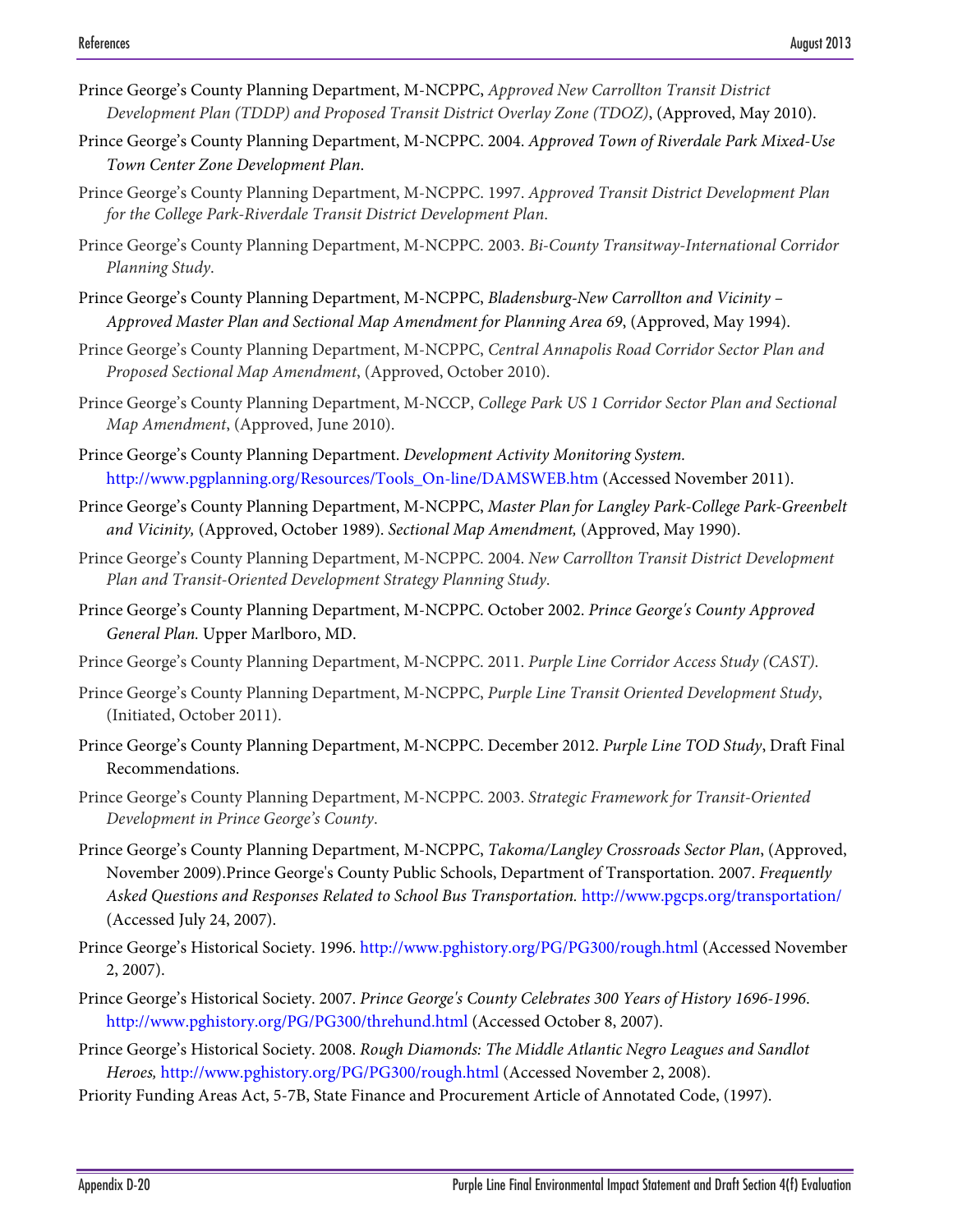- Real Property Article of the Annotated Code of Maryland, Title 2, Section 2-112 and Titles 12, Subtitle 2, Sections 12-201 to 12-212.
- Robbins, Chandler S., Deanna K. Dawson, and Barbara A. Dowell. 1989. *Habitat Area Requirements of Breeding Forest Birds of the Middle Atlantic States*. *Wildl. Monogr*. 103:1-34. Wildlife Society. Bethesda, MD.
- Robert Oshel's History of Woodside. 2008. *Woodside Park History Page,*  http://users.starpower.net/oshel/history.html (Accessed October 29, 2007).
- Robichard, B. and M. Buell. 1973. *Vegetation of New Jersey*. Rutgers University Press. New Brunswick, NJ.
- Roth, et. al., 1997. *Refinement and Validation of a Fish Index of Biotic Integrity for Maryland Streams*. N.E. Roth, M.T. Southerland, J.C. Chaillou, P.F. Kazyak, and S.A. Stranko. Versar, Inc., Columbia, MD.
- Rudder, F.F., Jr. February 1978. *Engineering Guidelines for the Analysis of Traffic-Induced Vibration.* U.S. Department of Transportation Report FHWA-RD-78-166*.*
- San Francisco Planning & Urban Research Association. 2007. *Changing Roles of Urban Parks: From Pleasure Garden to Open Space*. [http://www.spur.org/documents/000601\\_article\\_01.shtm](http://www.spur.org/documents/000601_article_01.shtm) (Accessed October 10, 2007).
- Schultz, T.J. "Synthesis of Social Surveys on Noise Annoyance," Journal Acoustical Society of America, Vol. 64, No.2. August 1978.
- Shaffer, G. D. and E. J. Cole. 1994. *Standards and Guidelines for Archeological Investigations in Maryland*. Maryland Historical Trust Technical Report Number 2. Maryland Historical Trust. Crownsville, MD.
- SilverSpringTrails.org. 2007. *The Georgetown Branch Trail*. http://home.comcast.net/~phyilla1/sstrails/ altroute.html (Accessed November 20, 2007).
- SilverSpringTrails.org. 2004. *The Rock Creek Trestle*.<http://home.comcast.net/~phyilla1/sstrails/tresstat.html> (Accessed July 2012).
- State Highway Administration. 1994. *Capital Beltway High Occupancy Vehicle (HOV) Lane Study*. http://capitalbeltway.mdprojects.com/poOverview.html
- State of Maryland. "Chapter 03—Control of Noise Pollution," *Code of Maryland Regulations, COMAR 26.02.03*. Last amended effective March 28, 1983.
- Stationmasters. 2007. *Bethesda (Metrorail Station Neighborhood Map).*  http://www.stationmasters.com/System\_Map/BETHESDA/bethesda.html (Accessed July 2, 2007).
- Stationmasters. 2007. *College Park/University of Maryland Neighborhood Map.* http://www.stationmasters.com/ System\_Map/COLLEGEP/collegep.html (Accessed July 2, 2007).
- Stationmasters. 2007. *New Carrollton Neighborhood Map.* http://www.stationmasters.com/System\_Map/ NEWCARRO/newcarro.html (Accessed July 2, 2007).
- Stationmasters. 2007. *Silver Spring Station Neighborhood Map.* http://www.stationmasters.com/System\_Map/ SILVERSP/silversp.html (Accessed July 2, 2007).
- Steponaistis, L. C. 1983. *An Archeological Study of the Patuxent Drainage, Volume I.* Maryland Historical Trust Manuscript Series No. 24. Maryland Historical Trust. Crownsville, MD.
- Stewart, R. M. 1989. The Middle Archaic Period in the Great Valley of Maryland. *Maryland Archaeology*   $25(1):1-13.$
- Stewart, R. M. 1994. Rethinking Abbott Farm: Oral Tradition, Context, and Historic Perspective. *Bulletin of the Archeological Society of New Jersey* 49:61-65.
- Smart and Sustainable Growth Act, SB 280/HB 297, Maryland General Assembly, Regular Session, (2009).
- Sustainable Communities Act, HB 475, Maryland General Assembly, Regular Session, (2010).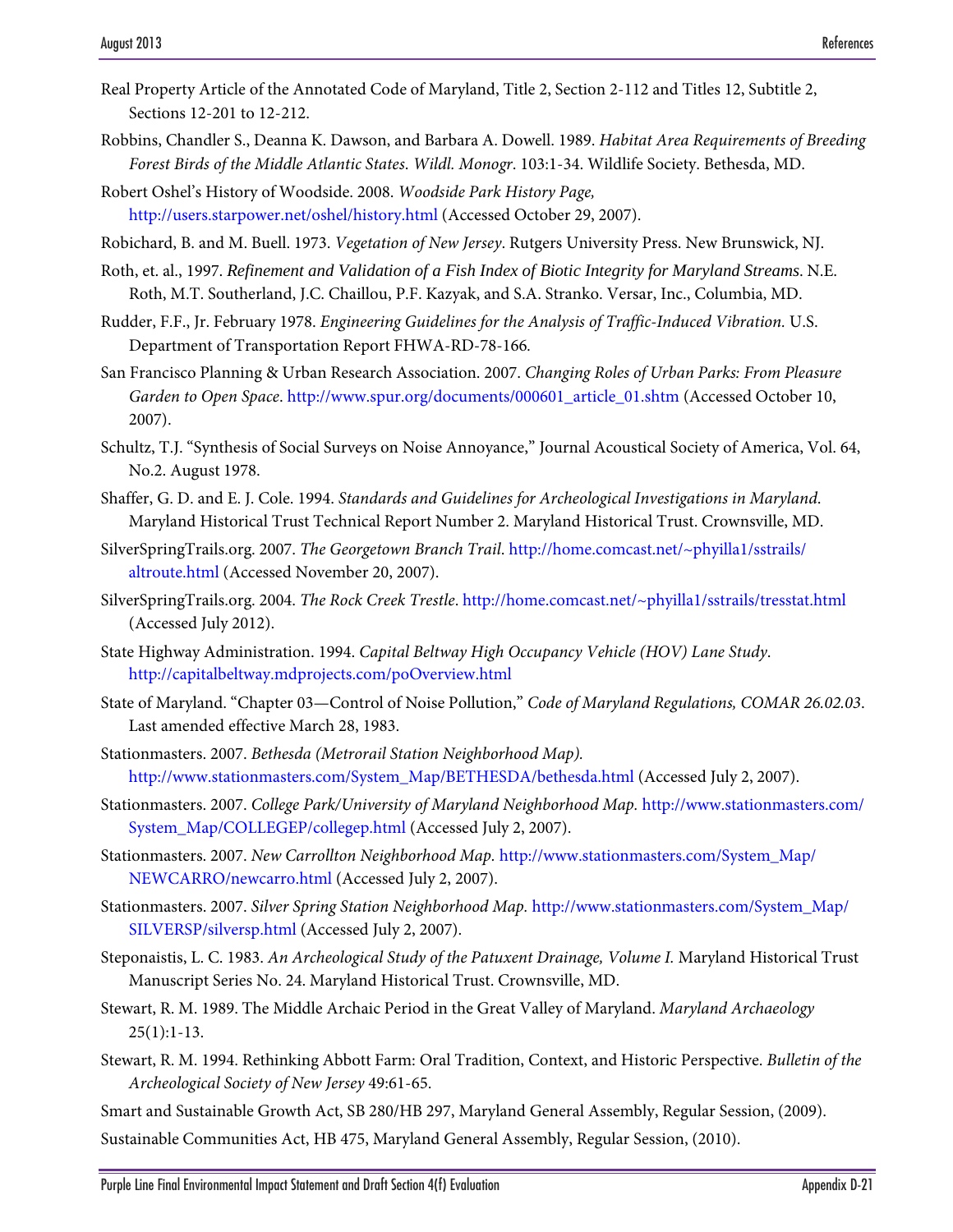- Sustainable Growth & Agricultural Preservation Act, SB 236, Maryland General Assembly, Regular Session, (2012).
- Sween, Jane C. and William Offutt. 1999. *Montgomery County Centuries of Change*. American Historical Press. Sun Valley, CA.
- Tiner, Ralph and David Burke. 1995. *Wetlands of Maryland*. Maryland Department of Natural Resources. Annapolis, MD.
- Town of Riverdale Park, Maryland. 2008. *Town History 1800-1899.* http://www.ci.riverdalepark.md.us/History/ Nineteenth.html (Accessed November 1, 2007).
- Town of Riverdale Park, Maryland. 2008. *Town History 1900-1999.* http://www.ci.riverdalepark.md.us/History/ Twentieth.html (Accessed November 1, 2007).
- Transit Cooperative Research Program (TCRP). December 2009. *Ground-Borne Noise and Vibration in Buildings Caused by Rail Transit*. Transportation Research Board.
- Transportation Land Use Connection (TLC) Program. June 2010. *Purple Line Bicycle Access and Bicycle Hub Location Study*. Prepared for M-NCPPC and Prince George's County.
- Transportation Research Board. 2000. *Highway Capacity Manual.* National Research Council. Washington, DC.
- Trapp, Henry Jr., and Manilee A. Horn. 1997. *Ground Water Atlas of the United States, Delaware, Maryland, New Jersey, North Carolina, Pennsylvania, Virginia, West Virginia,* HA-730-L. U.S. Geological Survey, Reston, VA.
- Trombulak, S.C. and C.A. Frissell. 2000. *Review of Ecological Effects of Roads on Terrestrial and Aquatic Communities*. Conservation Biology. Vol. 14, No. 1, pp. 18-30.
- Ungar, Eric E., Douglas H. Sturz, and C. Hal Amick *Vibration Control Design of High Technology Facilities*, July 1990.
- Uniform Relocation and Real Property Acquisitions Policies Act of 1970, (42 United States Code [USC] 4601), as amended (the Uniform Act) and Public Law 105-117.
- University of Maryland. January 2002. *Facilities Master Plan 2001-2020.*
- University of Maryland. 2007. *University of Maryland 2007-2020 Facilities Master Plan Update*.
- University of Maryland. *University of Maryland Facilities Master Plan: 2011-2030*, (Adopted, 2012).
- University of Maryland and Corporate Office Properties Trust. *M Square Research Park Master Plan*. [http://www.msquare.umd.edu/the-park/master-plan \(Accessed January 2012\)](http://www.msquare.umd.edu/the-park/master-plan%20(Accessed%20January%202012).
- University of Maryland Department of Transportation Services. 2007. *College Park / UM Shuttle.*  http://www.transportation.umd.edu/routes/schedules/smallweb/CollegePark.pdf (Accessed July 2, 2007).
- University of Maryland, Department of Undergraduate Studies, The Advisor. 2008. *Keeping Thousands of Students on Track,* http://www.ugst.umd.edu/newsletter/Spring2006.pdf (Accessed November 2, 2007).
- University of Maryland Facilities Management. 2000. *University of Maryland Campus Master Plan.*
- University System of Maryland Budget Office. *Statewide Annualized Full-Time Equivalent Students (FTES), FY 1989 - FY 2011.* <http://usmh12.usmd.edu/usm/adminfinance/budget/> (Accessed November 2011).
- University of Virginia, Geospatial and Statistical Data Center. *Historical Census Browser* <http://mapserver.lib.virginia.edu/collections>(Retrieved January 2012).
- The University of Waikato. 2008. *Temperature Inversion*. [http://www.sciencelearn.org.nz/Contexts/Enviro](http://www.sciencelearn.org.nz/Contexts/Enviro-imprints/Sci-Media/Images/Temperature-inversion)[imprints/Sci-Media/Images/Temperature-inversion](http://www.sciencelearn.org.nz/Contexts/Enviro-imprints/Sci-Media/Images/Temperature-inversion) (Accessed July 10, 2012).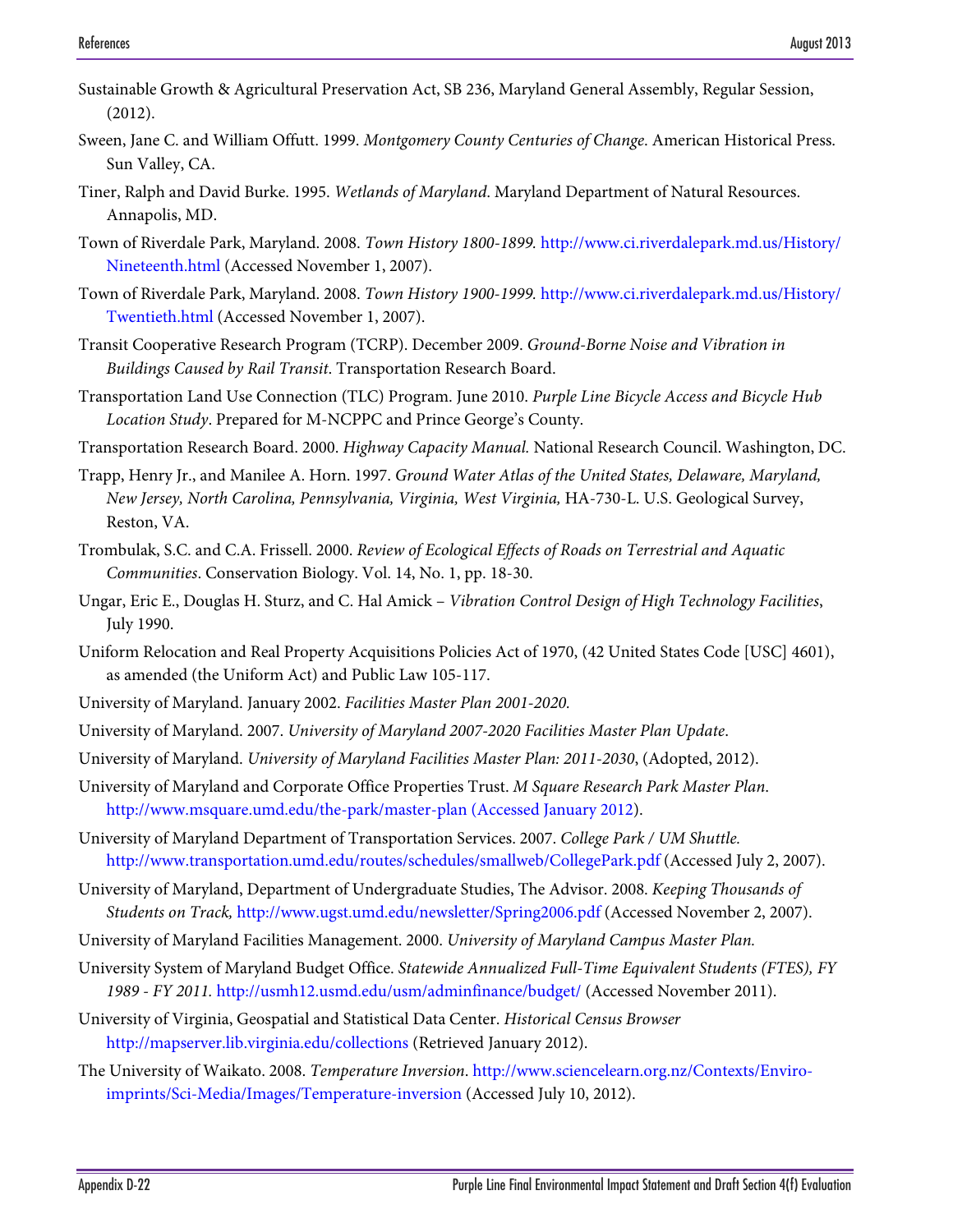- U.S. Army Corps of Engineers. 1987. *Corps of Engineers Wetlands Delineation Manual.* Technical Report Y-87-1. Environmental Laboratory. Vicksburg, MS.
- U.S. Army Corps of Engineers. 1995. *The Highway Methodology Workbook Supplement: Wetland Functions and Values: A Descriptive Approach.* U.S. Army Corps of Engineers, New England Division.
- U.S. Army Corps of Engineers. 1999. *The Highway Methodology Workbook Supplement.* Government Printing Office. Washington, DC.
- U.S. Army Corps of Engineers. 1999. *The Highway Methodology Workbook Supplement: Wetland Function and Values, A Descriptive Approach. New England District. NAEEP-360-1-30a.*
- U.S. Army Corps of Engineers. 2012. *Regional Supplement to the Corps of Engineers Wetland Delineation Manual: Eastern Mountains and Piedmont Region (Version 2).*
- U.S. Army Corps of Engineers. 2010. *Regional Supplement to the Corps of Engineers Wetland Delineation Manual: Atlantic and Gulf Coastal Plain Region (Version 2).*
- USA School Directory. East Silver Spring Elementary. Mobile USA Schools Directory http://ischools.mobi/ public.cgi?db\_id=240048000821&s=MD&sdn=15 (Accessed January, 2008).
- USA School Directory. New Hampshire Estates Elementary School. Mobile USA Schools Directory http://ischools.mobi/public.cgi?db\_id=240048000881&s=MD&sdn=15 (Accessed January 2008).
- USA School Directory. North Chevy Chase Elementary. Mobile USA Schools Directory http://ischools.mobi/ public.cgi?db\_id=240048001452&s=MD&sdn=15 (Accessed January 2008).
- USA School Directory "Rosemary Hills Elementary" Mobile USA Schools Directory http://ischools.mobi/ public.cgi?db\_id=240048000915&s=MD&sdn=15 (Accessed January 2008).
- U.S. Bureau of Labor Statistics. November 2007. *Consumer Price Index Data for Baltimore Washington, DC-MD-VA-WV.* Series Id: CUURA311SA0, CUUSA311SA0.
- U.S. Census Bureau. *2000 Decennial Census*. [http://www.census.gov/ \(](http://www.census.gov/)Accessed November 2011).
- U.S. Census Bureau. 2007. *American FactFinder Reference Maps.* http://factfinder.census.gov/ (Accessed August 9, 2007).
- U.S. Code 49. *Transportation: General and Intermodal Programs, Public Transportation, Capital Investment Grants* § 5309.1. http://uscode.house.gov/uscode-cgi/fastweb.exe?search
- U.S. Code of Federal Regulations. 2008. 23 CFR Part 774. *Parks, Recreation Areas, Wildlife and Waterfowl Refuges, and Historic Sites (Section 4(f))*. (Accessed March 31, 2008).
- U.S. Department of Agriculture. 1998. *Field Indicators of Hydric Soils in the United States.* G.W. Hurt, Whited, P.M., and Pringle, R.F. (eds,). USDA, NRCS, Fort Worth, TX.
- U.S. Department of Agriculture. 1995. *Soil Survey of Montgomery County, Maryland.* Natural Resources Conservation Service, Washington, DC.
- U.S. Department of Agriculture. 2002. *Soil Survey of Frederick County, Maryland.* Natural Resources Conservation Service, Washington, DC.
- U.S. Department of Agriculture. 2007. *National Resources Inventory Information.* Natural Resources Conservation Service. http://www.md.nrcs.usda.gov/technical/nritext.html (Accessed August 13, 2007).
- U.S. Department of Agriculture..2007. *Soil Data Mart.* Natural Resources Conservation Service*.*  http://soildatamart.nrcs.usda.gov/State.aspx (Accessed August 13, 2007).
- U.S. Department of Agriculture. 1967. *Soil survey for Prince George's County, Maryland, Map No. 7, 12, 13, 16, 17, 18.* Soil Conservation Service, Washington, DC.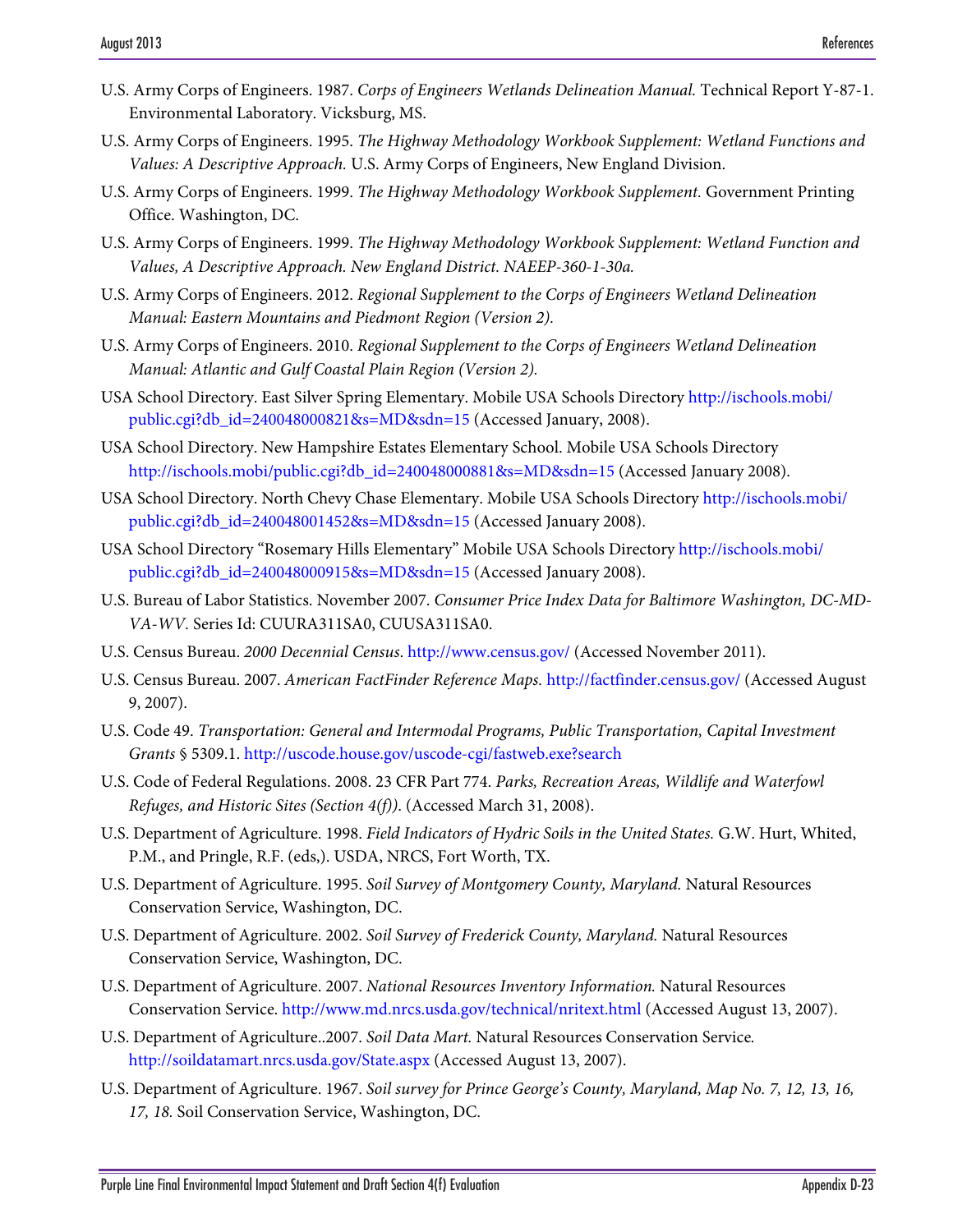- U.S. Department of Agriculture. 1975. *Soil survey of Prince George's County*. Soil Conservation Service, Washington, DC.
- U.S. Department of Commerce, Bureau of the Census. 2011. *American Community Survey 2006-2010*.
- U. S. Department of Commerce, Bureau of the Census. 2011. *American Community Survey 2005-2009*.
- U. S. Department of Commerce, Bureau of the Census. 2010. *Census 2010*.
- U.S. Department of Education. *2003-2004 Common Core of Data.* National Center for Education Statistics. http://nces.ed.gov/ccd/index.asp
- U.S. Department of Energy. 2007. *Transportation Energy Data Book*, *Edition 26*.
- U.S. Department of Health and Human Services. August 2010. *The HHS Poverty Guidelines for the Remainder of 2010.*
- U.S. Department of Housing and Urban Development. *Environmental Criteria and Standards, 24 CFR Part 51*. Last amended January 6, 1984.
- U.S. Department of Housing and Urban Development. *Homes and Communities: Subsidized Apartment Search.*  28 June 2007. http://www.hud.gov/ offices/pih/pha/contacts/states/mdzip.cfmrl
- U.S. Department of Housing and Urban Development. 2007. *Public and Indian housing: PHA Contact Information.* http://www.hud.gov/apps/section8/results.cfm?city\_name\_text=&county\_name\_text= Prince+Georges&zip\_code=&property\_name\_text=&client\_group\_type=&maxrec=20&state\_code= MD&statename=Maryland (Accessed June 28, 2007).
- U.S. Department of the Interior. 1979. *Reconnaissance and Impact Area Assessment of the Great Dismal Swamp National Wildlife Refuge, City of Suffolk, Chesapeake and Nansemond Counties, Virginia.* Washington, DC.
- U.S. Department of Transportation. 1993. *Transportation Energy Consumption per Capita: 1993.* Research and Innovative Technology Administration, Bureau of Transportation Statistics. http://www.bts.gov/ publications/state\_transportation\_statistics/state\_transportation\_statistics\_2006/html/table\_07\_03.html (Accessed October 16, 2007).
- U.S. Department of Transportation. 1997. *Order to Address Environmental Justice in Minority Populations and Low-Income Populations.* Government Printing Office. Washington, DC.
- U.S. Department of Transportation. 2008. *Parks, Recreation Areas, Wildlife and Waterfowl Refuges, and Historic Sites – Final Rule.* Published in the Federal Register. Vol. 73, No. 49 (March 12, 2008).
- US Department of Transportation, Office of the Secretary of Transportation. 2012. Department of Transportation Updated Environmental Justice Order 5610.2(a). Docket No. DOT-OST-2012-0044). 77 FR 27534-27537 (May 10, 2012).U.S. Environmental Protection Agency. March 1974. *Information on Levels of Environmental Noise Requisite to Protect Public Health and Welfare with an Adequate Margin of Safety.* EPA Report 550/9-74-004.
- U.S. Environmental Protection Agency. 1992. *User's Guide to CAL3QHC Version 2.0: A Modeling Methodology for Predicting Pollutant Concentrations near Roadway Intersections*. Office of Air Quality Planning and Standards. EPA-454/R-92-006.
- U.S. Environmental Protection Agency. 1995. *Watershed Protection: A Project Focus*. Office of Water. EPA 841- R-95-004.
- U.S. Environmental Protection Agency. 1998. *Final Guidance for Incorporating Environmental Justice Concerns in NEPA Compliance Analyses*. Government Printing Office. Washington, DC.
- U.S. Environmental Protection Agency. 2002. *User's Guide to Mobile 6.2.* Air Quality Analysis Branch. EPA-TEB-92-01.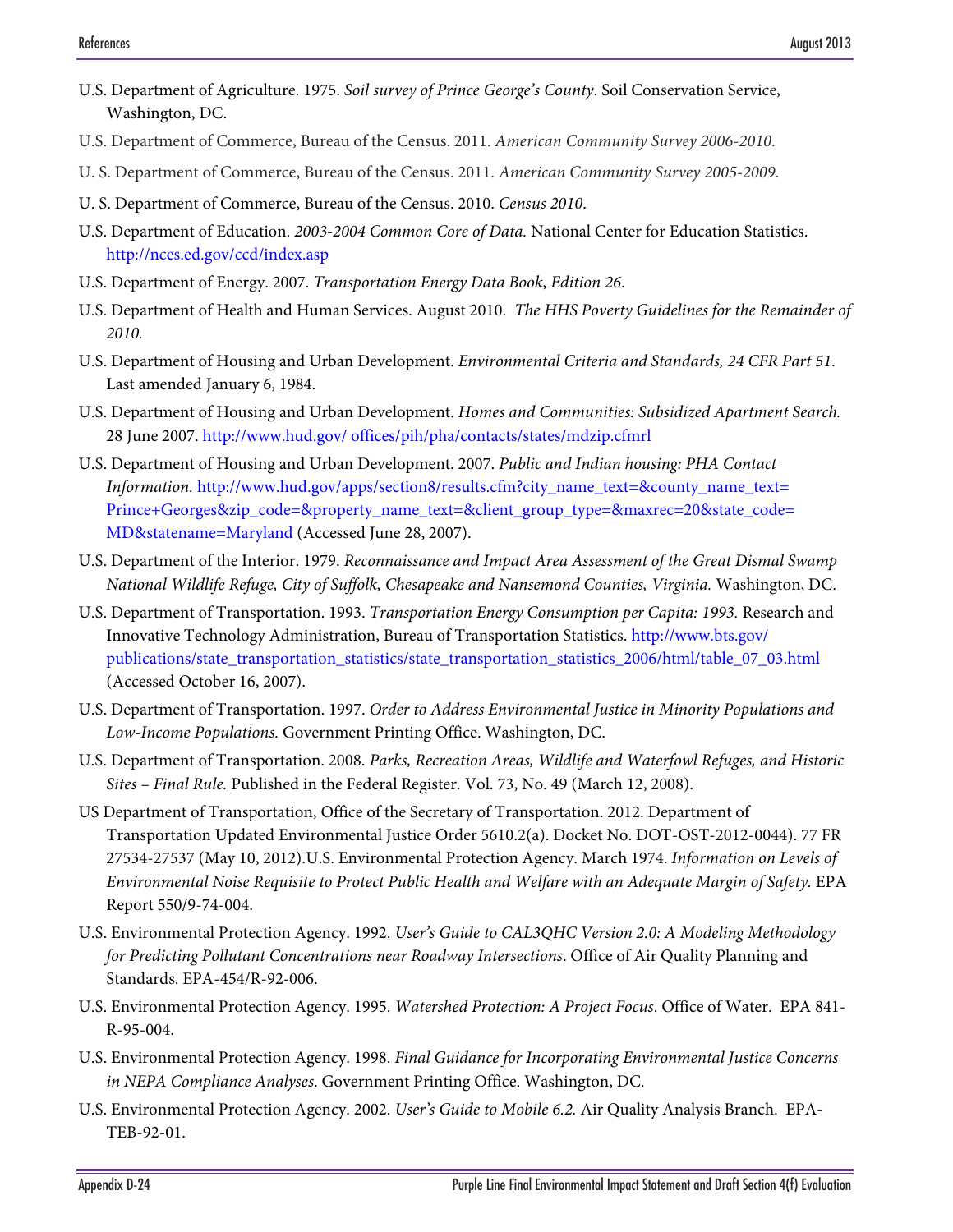- U.S. Environmental Protection Agency . 2006. *Drinking Water Contaminants Online List.*  http://www.epa.gov/safewater/contaminants/index.html (Accessed Aug. 13, 2012).
- U.S. Environmental Protection Agency. 2006. *Federal Register Environmental Documents.* http://www.epa.gov/ fedrgstr/1998.htm (Accessed Sept. 19, 20012).
- U.S. Environmental Protection Agency. 2006. *Transportation Conformity Guidance for Qualitative Hotspot Analyses in PM2.5 and PM10 Nonattainment and Maintenance Areas.* EPA420-B-06-902.
- U.S. Environmental Protection Agency. June 2007. *AIRSData.* Office of Air Quality Planning and Standards. [http://www.epa.gov/air/data/geosel.html](http://www.epa.gov/air/data/geosel.html.%20June%202007)
- U.S. Environmental Protection Agency. 2007. *Climate Change.* [http://www.epa.gov/climatechange/emissions/](http://www.epa.gov/climatechange/emissions/state_ghginventories.html) [state\\_ghginventories.html](http://www.epa.gov/climatechange/emissions/state_ghginventories.html) (Accessed November 2007).
- U.S. Environmental Protection Agency. November 2007. *Control of Hazardous Air Pollutants from Mobile Sources*. http://www.epa.gov/OMS/toxics.htm
- United States Environmental Protection Agency. 2011. Region 3: Benita Graham Air Protection Division. Freedom of Information Act Request. Philadelphia, PA.
- United States Environmental Protection Agency. 2011. Region 3: Evelyn Velazquez Land and Chemicals Division. Freedom of Information Act Request. Philadelphia, PA.
- United States Environmental Protection Agency. 2011. Region 3: Helen DuTeau Community Involvement and Outreach Branch. Freedom of Information Act Request. Philadelphia, PA.
- United States Environmental Protection Agency. 2011. Region 3: Josephine Watson Water Protection Division. Freedom of Information Act Request. Philadelphia, PA.
- United States Environmental Protection Agency. 2011. Region 3: Richard Van Holt Freedom of Information Act Coordinator. Freedom of Information Act Request. Philadelphia, PA.
- U.S. Environmental Protection Agency. April 19, 2012. *Carbon Monoxide*. http://www.epa.gov/airquality/ carbonmonoxide (Accessed June 20, 2012).
- U.S. Environmental Protection Agency. June 14, 2012. *Greenhouse Gas Emissions.* http://www.epa.gov/ climatechange/ghgemissions/index.html (Accessed June 20, 2012).
- U.S. Environmental Protection Agency. April 12, 2012. *Lead in Air.* http://www.epa.gov/airquality/lead (Accessed June 20, 2012).
- U.S. Environmental Protection Agency. June 20, 2012. *Mid-Atlantic Region 8-Hour Ozone Nonattainment & Maintenance Areas.* http://www.epa.gov/reg3artd/airquality/ozone8hrmaintareas\_2.htm (Accessed June 20, 2012).
- U.S. Environmental Protection Agency. March 13, 2012. *Monitor Values Report.* http://www.epa.gov/airdata/ ad\_rep\_mon.html (Accessed June 20, 2012).
- U.S. Environmental Protection Agency. May 25, 2012. *Nitrogen Dioxide.* http://www.epa.gov/airquality/ nitrogenoxides/ (Accessed June 20, 2012).
- U.S. Environmental Protection Agency. June 20, 2012. *Ozone Good Up High Bad Nearby.* http://www.epa.gov/ oar/oaqps/gooduphigh/bad.html#6 (Accessed June 20, 2012).
- U.S. Environmental Protection Agency. June 15, 2012. *Particulate Matter.* http://www.epa.gov/air/ particlepollution/health.html (Accessed June 20, 2012).
- U.S. Environmental Protection Agency. May 3, 2012. *Sulfur Dioxide.* http://www.epa.gov/airquality/ sulfurdioxide/ (Accessed June 20, 2012).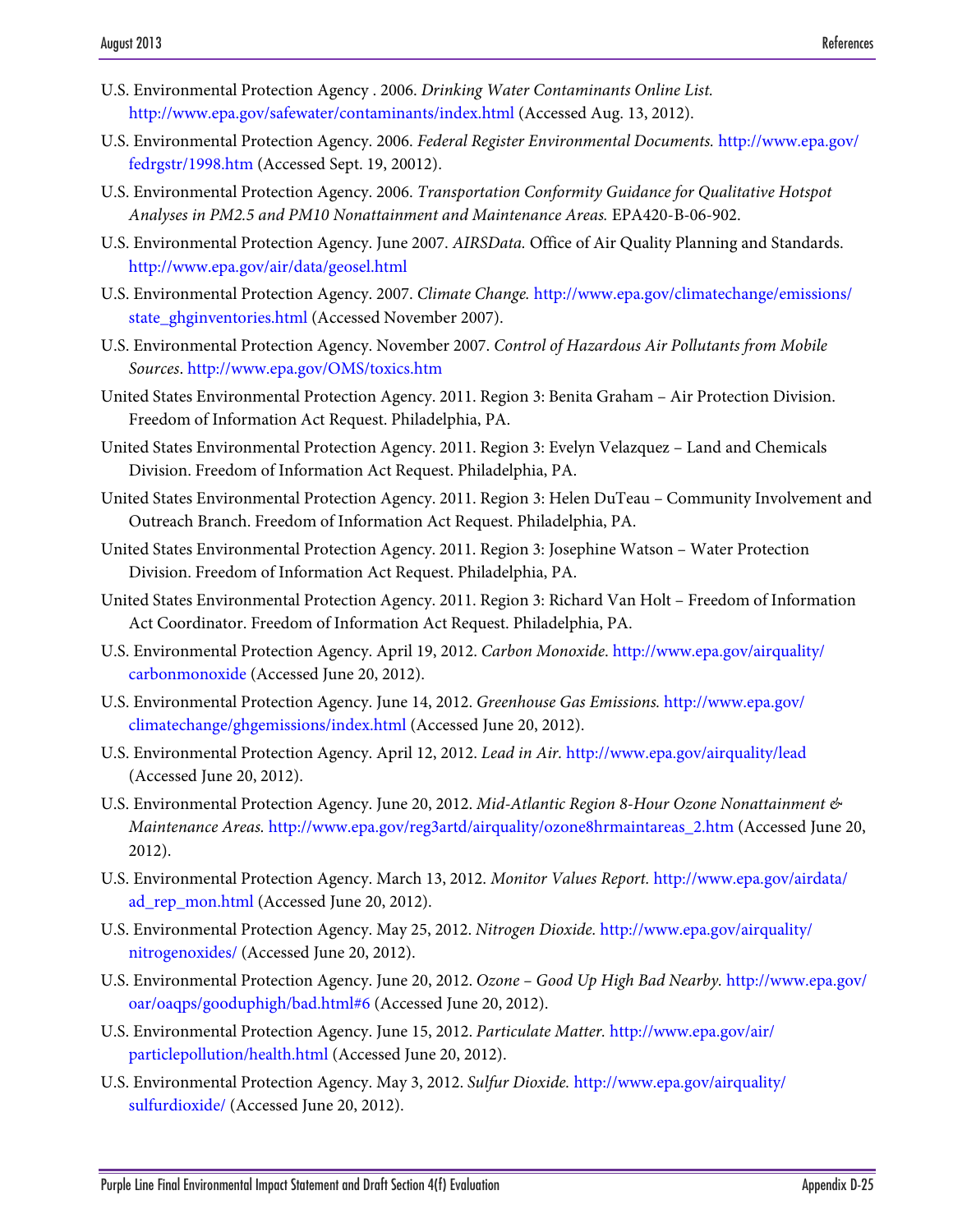- U.S. Environmental Protection Agency. January 2012. *Using MOVES for Estimating State and Local Inventories of On-Road Greenhouse Gas Emissions and Energy Consumption* – Public Draft. http://www.epa.gov/ otaq/stateresources/420d12001.pdf (Accessed December 4, 2012).
- U.S. Fish and Wildlife Service. 1979. *A Classification of Wetland and Deep-Water Habitats in the United States.*  Washington, D.C.
- U.S. Fish and Wildlife Service. 1981. *National Wetlands Inventory Map for Lanham, Maryland.* Washington, DC.
- U.S. Fish and Wildlife Service. 1981. *National Wetlands Inventory Map for Washington East, DC-Maryland.*  Washington, DC.
- U.S. Fish and Wildlife Service. 1981. *National Wetlands Inventory Map for Washington West, DC –Maryland.*  Washington, DC.
- U.S. Fish and Wildlife Service. 1988. *National List of Plant Species That Occur in Wetlands*: Northeast (Region 1). P.B. Reed, Jr. Biol. Rep. 88(26.1):111.U.S. Fish and Wildlife Service. 1988. *National Wetlands Inventory Map for Kensington, Maryland.* Washington, DC.
- U.S. Fish and Wildlife Service. 1988. *National Wetlands Inventory Map for Washington West, DC* –Maryland-Virginia. Washington, DC.
- U.S. Fish and Wildlife Service. 1992. *Wetland Trends in Prince Georges County, Maryland from 1981 to 1988-89.*  USFWS. Newton Corner, MA.
- U.S. Geological Survey. 1885. *15-Minute Topographic Quadrangle, East Washington, Maryland, Series.*  Washington, DC.
- U.S. Geological Survey. 1885. *15-Minute Topographic Quadrangle, West Washington, Maryland.* Washington, DC.
- U.S. Geological Survey. 1908. *7.5-minute Topographic Quadrangle for Lanham, MD*. Washington, DC.
- U.S. Geological Survey. 1908. *7.5-minute Topographic Quadrangle for Rockville, MD*. Washington, DC.
- U.S. Geological Survey. 1943. *7.5-minute Topographic Quadrangle for Washington DC and vicinity*. Washington, DC.
- U.S. Geological Survey. 1945. *7.5-minute Topographic Quadrangle for Kensington, MD*. Washington, DC.
- U.S. Geological Survey. 1945. *15-Minute Topographic Quadrangle, Washington East, Maryland.* Washington, DC.
- U.S. Geological Survey. 1945. *15-Minute Topographic Quadrangle, Washington West, Maryland.* Washington, DC.
- U.S. Geological Survey. 1950. *7.5-minute Topographic Quadrangle for Washington West*. Washington, DC.
- U.S. Geological Survey. 1950. *7.5-minute Topographic Quadrangle for Washington East*. Washington, DC.
- U.S. Geological Survey. 1965. *7.5-minute topographic quadrangle for Kensington, Maryland.* 1965 (photorevised 1979). Reston, VA.
- U.S. Geological Survey. 1965. *7.5-minute topographic quadrangle for Lanham, Maryland*. 1965 (photorevised 1993). Reston, VA.
- U.S. Geological Survey. 1965. *7.5-minute topographic quadrangle for Washington East, DC Maryland*. 1979 (photorevised 1982). Reston, VA.
- U.S. Geological Survey. 1965. *7.5-minute topographic quadrangle for Washington West, DC Maryland-Virginia.* 1965 (photorevised 1983). Reston, VA.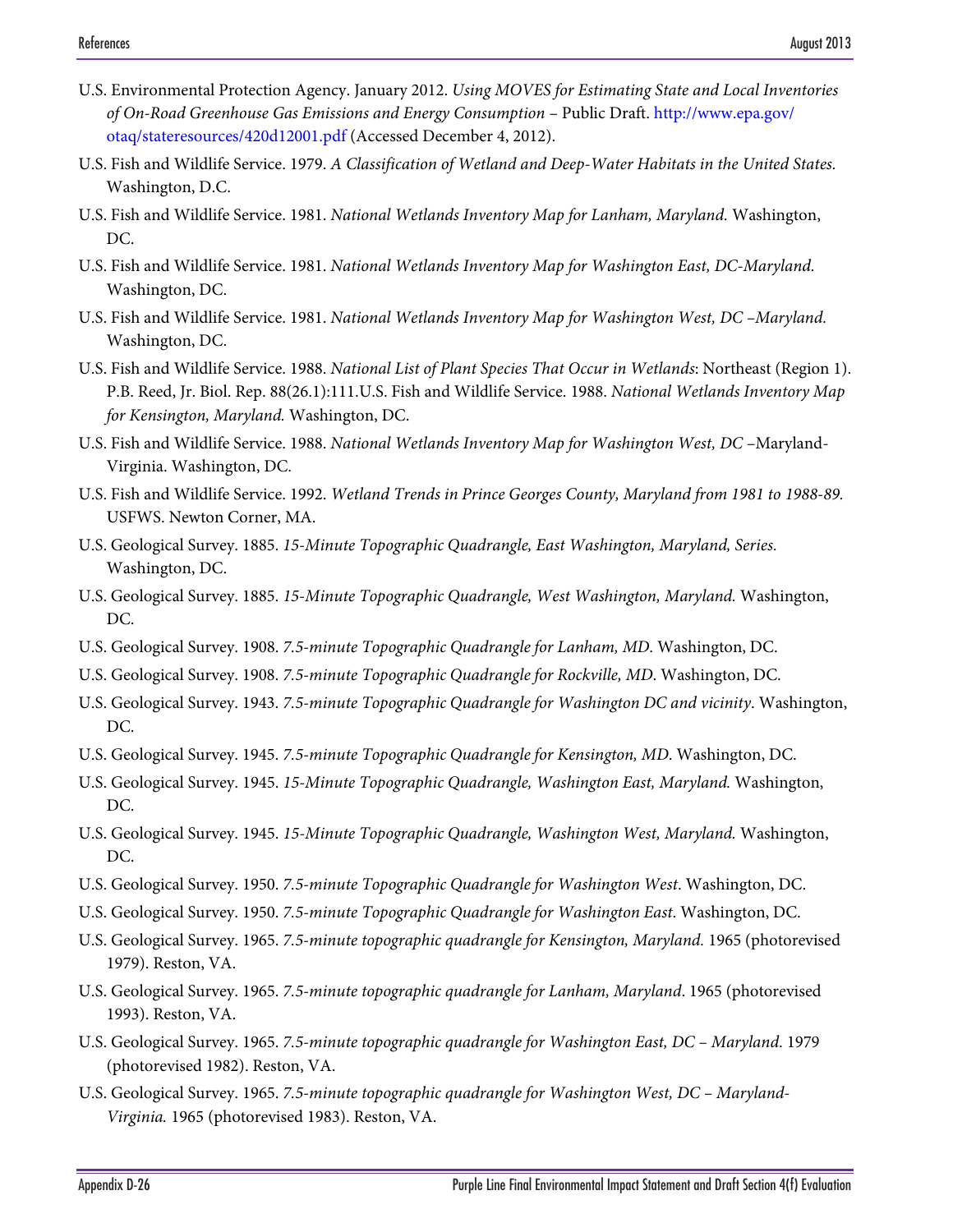- U.S. Geological Survey. 1974. *15-Minute Topographic Quadrangle, 7.5-Minute Series, Washington West, Maryland.* Washington, DC.
- U.S. Geological Survey. 1974. USGS Topographic Quadrangle, 7.5 Minute Series, Kensington, Maryland. Washington, DC.
- U.S. Geological Survey. 1974. USGS Topographic Quadrangle, 7.5 Minute Series, Washington East, Maryland. Washington, DC.
- U.S. Geological Survey. 1975. *Contour Map of the Base of Saprolite Montgomery County, Maryland*, Miscellaneous Investigations Series Map I-920-C, Department of the Interior. Reston, VA
- U.S. Geological Survey. 1975. *Thickness of Overburden Map of Montgomery County, Maryland,* Miscellaneous Investigations Series Map I-920-B, Department of the Interior. Reston, VA.
- U.S. Geological Survey. 1984. *Frederick, Maryland, Washington East and Washington West, 24-Minute Topographic Quadrangle Map*. United States Geological Survey (USGS), Reston, VA.
- U.S. Geological Survey. 1984. *Washington East 7.5-Minute Topographic Quadrangle Map*. United States Geological Survey (USGS), Reston, VA.
- U.S. Geological Survey. 1994. *15-minute Topographic Quadrangle for Alexandria, VA*. Washington, DC.
- U.S. Geological Survey. 1997. *Ground Water Atlas of the United States: Delaware, Maryland, New Jersey, North Carolina, Pennsylvania, Virginia, West Virginia HA 730-L*. http://capp.water.usgs.gov/gwa/ch\_l/index.html (Accessed August 9, 2007).
- U.S. Geological Survey. 2002. *Water Resources Data, Maryland and Delaware, Water Year 2001. Volume 2: Ground-Water Data.* Reston, VA.
- U.S. Geological Survey. 2004. *Groundwater Levels for the Nation.* [http://nwis.waterdata.usgs.gov/usa/](http://nwis.waterdata.usgs.gov/usa/nwis/gwlevels) [nwis/gwlevels](http://nwis.waterdata.usgs.gov/usa/nwis/gwlevels) (Accessed August 9, 2007).
- Wall, R. D. 1990. *The Bifurcate Tradition in the Maryland Plateau Region*. Paper presented at the 1990 Middle Atlantic Archeological Conference. Ocean City, MD.
- Wanser, J. C. 1981. *A Survey of Artifact Collections from Central Southern Maryland*. Maryland Historical Trust Manuscript Series No. 23. Maryland Historical Trust. Crownsville, MD.
- Washington Metropolitan Area Transit Authority. 2007. *B29-31: Crofton–New Carrollton Line (Metrobus timetable).* http://www.wmata.com/timetables/md/B29-31.pdf (Accessed July 2, 2007).
- Washington Metropolitan Area Transit Authority. 2007. *C8: College Park–White Flint Line (Metrobus timetable).* http://www.wmata.com/timetables/md/c8.pdf (Accessed July 2, 2007).
- Washington Metropolitan Area Transit Authority. 2007. *College Park/University of Maryland.*  http://www.wmata.com/Metrorail/Stations/station.cfm?station=79 (Accessed July 2, 2007).
- Washington Metropolitan Area Transit Authority. 2007. *F4-6: New Carrolton–Silver Spring Line (Metrobus timetable).* http://www.wmata.com/timetables/md/f4-6.pdf (Accessed July 2, 2007).
- Washington Metropolitan Area Transit Authority. 2007. *F8: Prince Georges–Langley Park Line (Metrobus timetable).* http://www.wmata.com/timetables/md/f8.pdf (Accessed July 2, 2007).
- Washington Metropolitan Area Transit Authority. 2007. *Google Metro Map Tool Photo/Street Hybrid.*  http://www.wmata.com/maps/Metrorail\_street\_map.cfm (Accessed July 2, 2007).
- Washington Metropolitan Area Transit Authority. 2007. *J1,2,3: Bethesda-Silver Spring Line (Metrobus timetable).* http://www.wmata.com/timetables/md/j123.pdf (Accessed July 2, 2007).
- Washington Metropolitan Area Transit Authority. 2007. *J4: College Park–Bethesda Line (Metrobus timetable).*  http://www.wmata.com/timetables/md/j4.pdf (Accessed July 2, 2007).